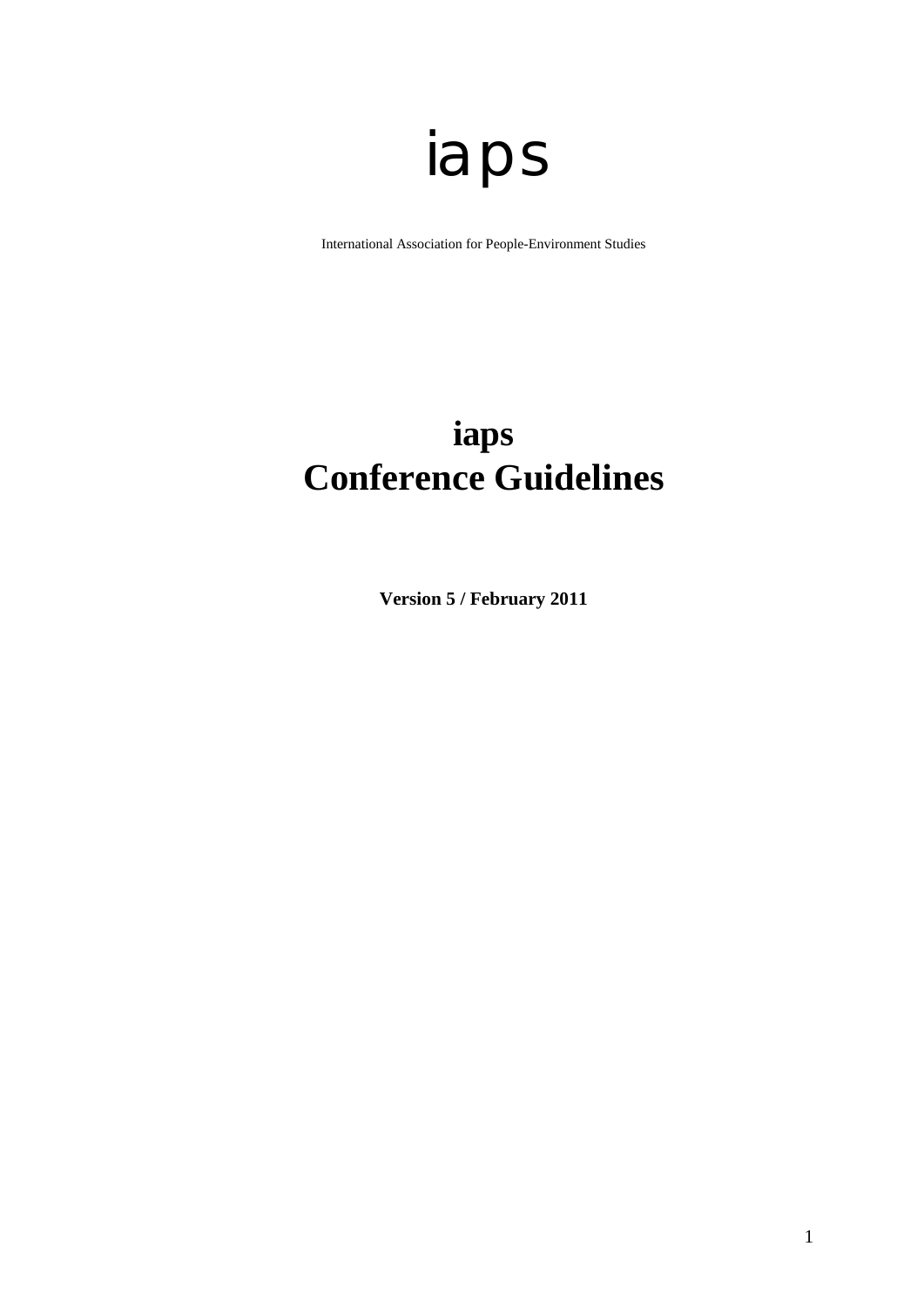## Contents

#### INTRODUCTION

#### **A – iaps CONFERENCES**

- 1 CONFERENCE THEME
- 2 TYPE OF CONFERENCE
- 3 CONFERENCE PROGRAMME and FORMATS
- 4 YOUNG RESEARCHERS WORKSHOPS
- 5 CALL FOR PAPERS
- 6 CONFERENCE PUBLICATIONS
- 7 ADMINISTRATION
- 8 FINANCE
- 9 REGISTRATION and REGISTRATION FEES
- 10 CONFERENCE VENUE
- 11 CONFERENCE TIMES, DURATION and ROOM MANAGEMENT
- 12 ACCOMMODATION FOR DELEGATES
- 13 SOCIAL EVENTS
- 14 CONTRACTUAL ARRANGEMENTS
- 15 POST -CONFERENCE REQUIREMENTS
- 16 SUBMISSION of CONFERENCE PROPOSALS

#### **B – iaps NETWORKS**

*APPENDICES*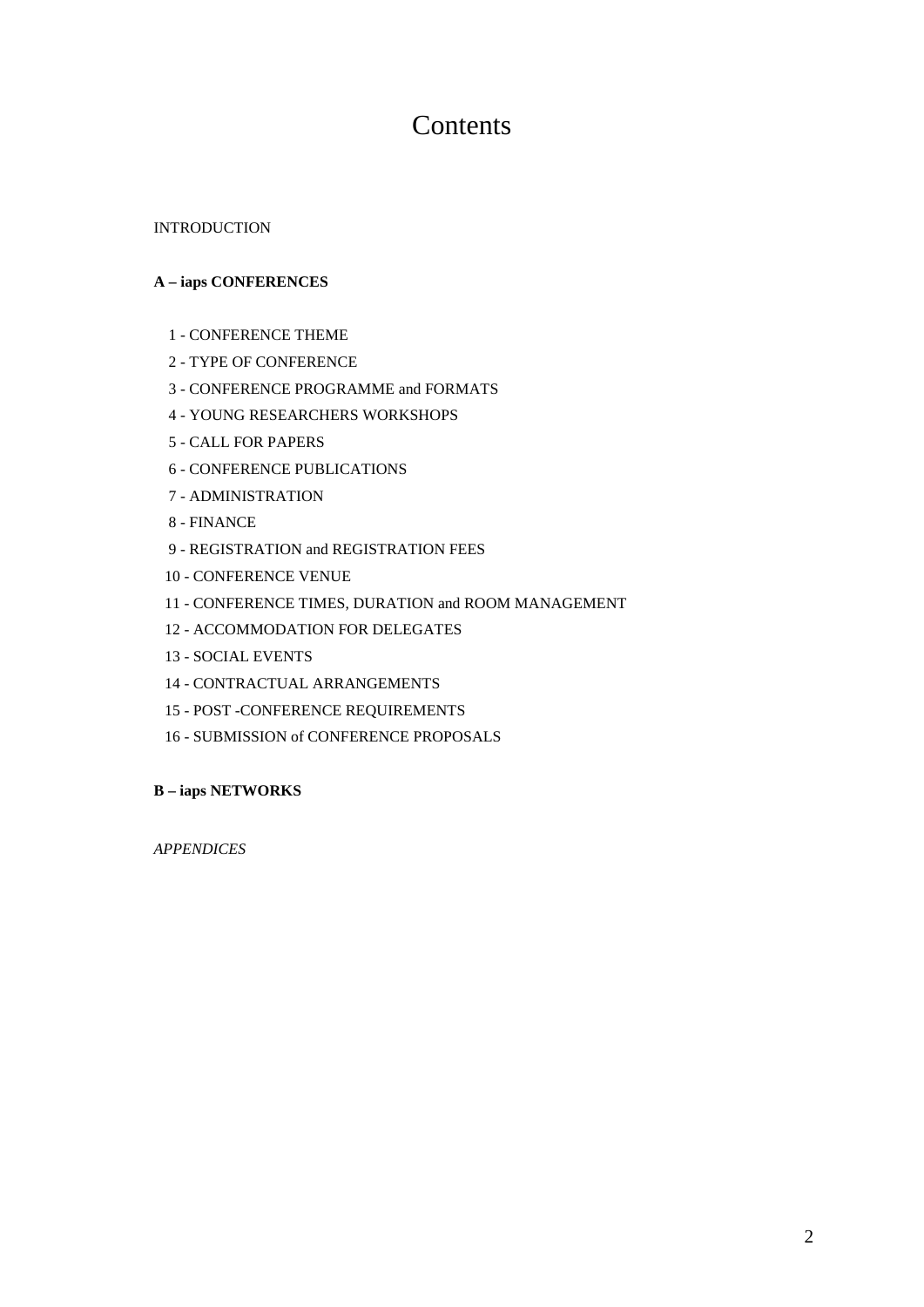#### **INTRODUCTION**

#### **iaps CONFERENCE GUIDELINES**

The iaps Conference Guidelines *were first written by the* iaps *Conference Subcommittee in* 1988 *and used in preparation for subsequent conferences. It was revised continuously by later subcommittees using their experiences in iaps conference organisation.*

*These guidelines are meant to provide both a checklist for those preparing a proposal for organising an*  iaps *biennial conference, and a set of practical guidelines for organising and running the conference itself. The order in which the following guidelines are presented is not intended to reflect a hierarchy of priorities. These issues have been developed from wisdom and experience gained over a number of meetings and thus all issues are to be treated with care and to be adhered to.* 

*The organisers of previous conferences as well as the Board members will be happy to offer their experiences and comments to Conference organisers. (See* Appendix *for a list of previous* iaps c*onferences.) If alternative approaches are developed to what is laid out here these must be discussed with the iaps Board.* 

*This new version of the iaps conference guidelines is based on the experiences of the iaps2010 conference in Leipzig and takes into account the experiences gained from the iaps2000 conference in Paris and the iaps2002 conference in A Coruña.* 

*These iaps conference guidelines might be useful for those who have the honour to organise a biannual IAPS-conference as the most important event of the IAPS activities.*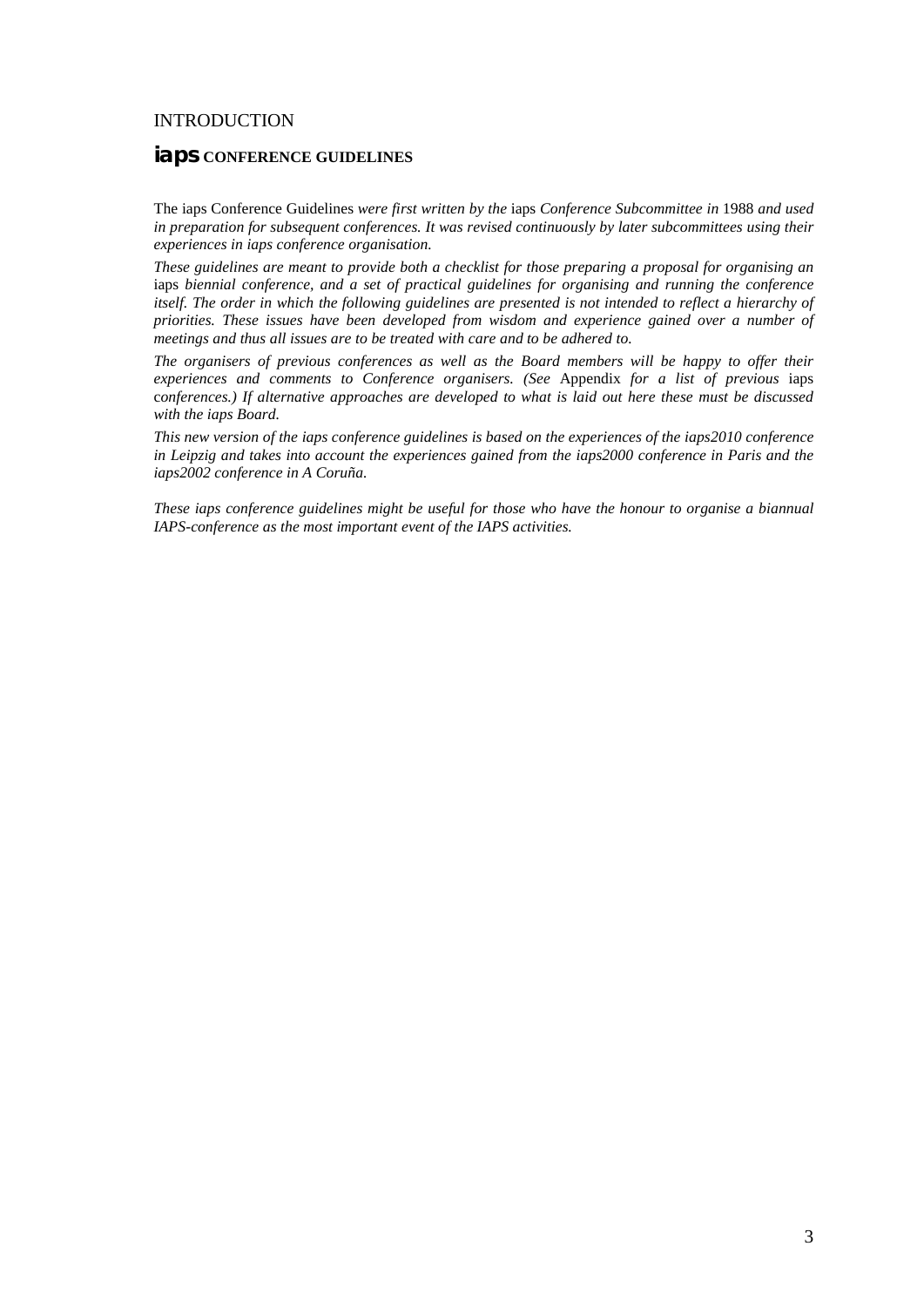#### **A – iaps CONFERENCES**

#### **1 - CONFERENCE THEME**

The choice of a conference theme is important from several points of view. In general, iaps encourages multi-disciplinary and inter-disciplinary approaches, and this needs to be borne in mind when proposing to host a conference. Such approaches can be reflected in the choice and formulation of a conference theme, and who is included on the organising committee. Moreover, it is iaps policy to encourage the active participation of academics, professional practitioners and civil or public servants and where possible, students.

A conference theme should encompass theoretical, methodological, empirical, practical and policy issues and, if possible, participants should be encouraged to focus on the sets of issues in an integrative way and to relate their contribution as closely as possible to the conference theme. It is advisable to develop a few clear sub-themes and announce them as part of the *Call for Papers.* 

The theme for an iaps conference must be endorsed by the iaps Board prior to any public announcement. Once approved, the theme needs to be applied systematically during the formulation of the conference programme. Experience has shown that about two thirds of the papers address the conference theme, while the remainder deal with a broader range issues which fall with iaps' published objectives

If the organisers decide to be strict on only allowing those who address the theme to participate, then the number of participants will be limited. Obviously the more open the theme the greater the percentage of people able to address it, and the more defined it is, the more focussed the conference can be.

#### **2 - TYPE OF CONFERENCE**

In general the organisers of a conference issue a *Call for Papers* through various publicity announcements. These documents must state the kind of participation envisaged, more particularly the criteria for how submissions are to be included in the conference programme.

There are two approaches which could be adopted:

- The first is an open, non-refereed conference in which all the proposals conforming to the basic submission rules for presentation that are received are included in the conference programme.

- The second option is a selective refereed conference: all the submissions are assessed (generally by the conference Scientific Committee or experienced and expert iaps members appointed by the Committee for that purpose) and this assessment leads to a selection and ordering of the proposals with those papers rejected which do not have relevance.

A highly refereed approach is essential when papers are being selected for publication - or it is the intent to have a small focused meeting. The Conference Proceedings may not necessarily include all the conference papers but could be refereed to see which papers appear most publishable.

There are merits and shortcomings to both these kinds of conferences. The reasons favouring an OPEN conference include the fact that the iaps biennial conference provides a rare opportunity for people working in the field to present their work to an international audience and meet colleagues. The iaps Board Members and the Membership agree that an important goal of conferences is to enhance the exchange of information at an international level. In such cases, only those contributions whose proposals are incompatible with the aims of the Association, the declared scope of the conference or badly written papers can be refused.

A REFEREED conference, by contrast, insures greater control of the scientific quality of presentations, provided that extended abstracts of them are required to be submitted. Moreover, this option also enables a better co-ordination of papers into theme-oriented sessions, and esoteric proposals (especially those which do not address the theme of the conference) can be rejected. A sorting of proposals leads to more homogeneous sessions.

The assessment of submissions is a long and time-consuming process, but conference organisers can seek the assistance of a wide range of people from the membership, including iaps Board members, in reviewing papers and matching persons with similar interests. A very important issue is the amount of resources which are necessary for the review process in advance of a conference.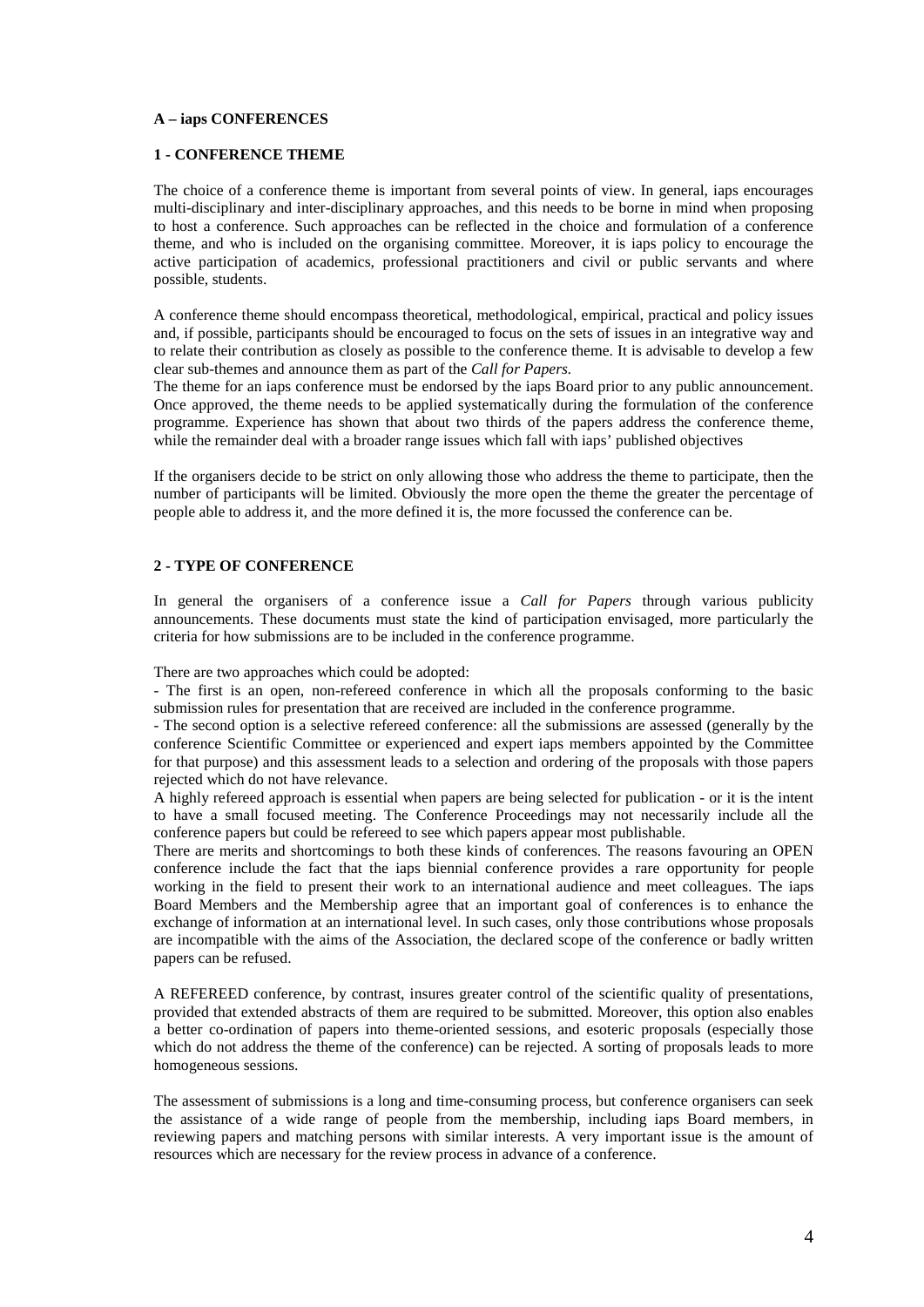iaps conferences tended to be open conferences where only abstracts are reviewed for presentation purposes. If the organisers plan to publish a full proceedings then they will either instruct all participants to submit a full paper or give the participants the option of sending a full paper if they wish it to be considered for publication, and only an abstract, if not. The papers in the first case would be blind refereed in their full versions.

Whatever is decided on the format and publication options and different evaluation methods for selecting papers for presentation and for different modes of publication must be decided early on and be clearly stated in the *Call for Papers.* 

There should be clear and simple instructions for submitting a paper. The proposal of the kind of conference the organisers prefer should be indicated and well-founded during the conference application.

#### **3 - CONFERENCE PROGRAMME and FORMATS**

The terminology used to refer to the component parts of a conference has become broader but also more consistent during the last decade; it now includes paper sessions, symposia, workshops, site visits and poster sessions. The organisers of a specific conference may refer to all or some of the above-mentioned without defining precisely what they mean. If the organisers wish to propose new types of sessions which they believe might serve the purpose of their meeting need to be set down as part of the proposal. The following are tried and tested formats for iaps conferences:

#### PAPER SESSIONS

Paper sessions refer to the presentation of individual papers. These papers are organised by the Organising Committee into appropriate thematic groupings. The session is chaired by someone appointed by the Committee, preferably with some expertise in the subject area. Each participant is usually allocated a minimum of 15 minutes for their presentation and five minutes for discussion. The discussion period ought to follow each paper because the papers are discreet entities and the discussion is not meant to integrate the papers but rather focus on each paper as presented. If a presenter exceeds the time in his presentation it means that he forfeits his discussion period. The length of the sessions is to be determined by the Organising Committee and needs to be based on the total number of papers accepted, and the number of sessions required in a 90 minute or 120 minute session format (or whatever period the Organising Committee deems is necessary). There should be consistency so that all papers are allocated the same length of time.

The programme as published should be adhered to and the order of presentations as published or as announced by the Chairperson of individual sessions in advance, must be kept. This is the ideal situation, but in reality it is necessary to cope with changes in a proper manner. It is important to monitor the presence of speakers for each session through the registration desk, by a member of the Organising Committee solely responsible for attendance and programming. Any non-attendance must be announced publicly well in advance of the session and at the entrance to the rooms allocated for those sessions and the Chairperson of that session must be informed. The Organising Committee should send detailed instructions in the form of a Paper Presenter/Symposium organiser Information Sheet. This should detail the time allotted for presentation and what is expected from a paper presenter. For example, presenters must be advised to prepare a brief version of their papers for oral presentation that can be presented in, say, 10 minutes, hence allowing time for improvisations, showing visuals and possible mishaps. They should be warned against trying to shorten their paper *during* their presentation, as time usually runs out and many authors fail to conclude their presentations. It is more and more common to speak free about the own subject and to use PowerPoint. The presenters should avoid reading a full paper.

They need to check their visual aids beforehand to make sure that the font size of any displayed text is large enough to be readable from a distance and that they do not crowd any given slide or transparency with too much information. Number of slides or visuals that can be shown in a 15 minute presentation should never be more than 15, as merely going through them would take up much of the allocated time.

Because a large number of delegates are now making PowerPoint presentations, this is causing considerable delays in session programmes as each delegate connects up their laptop to the data projector. This can take 3 or 4 minutes and therefore reduces the time available for the paper and discussion. Therefore, iaps now expects each room in which paper sessions and symposia are held to have available a computer and data projector. Delegates should be asked to bring their presentation on either a USB stick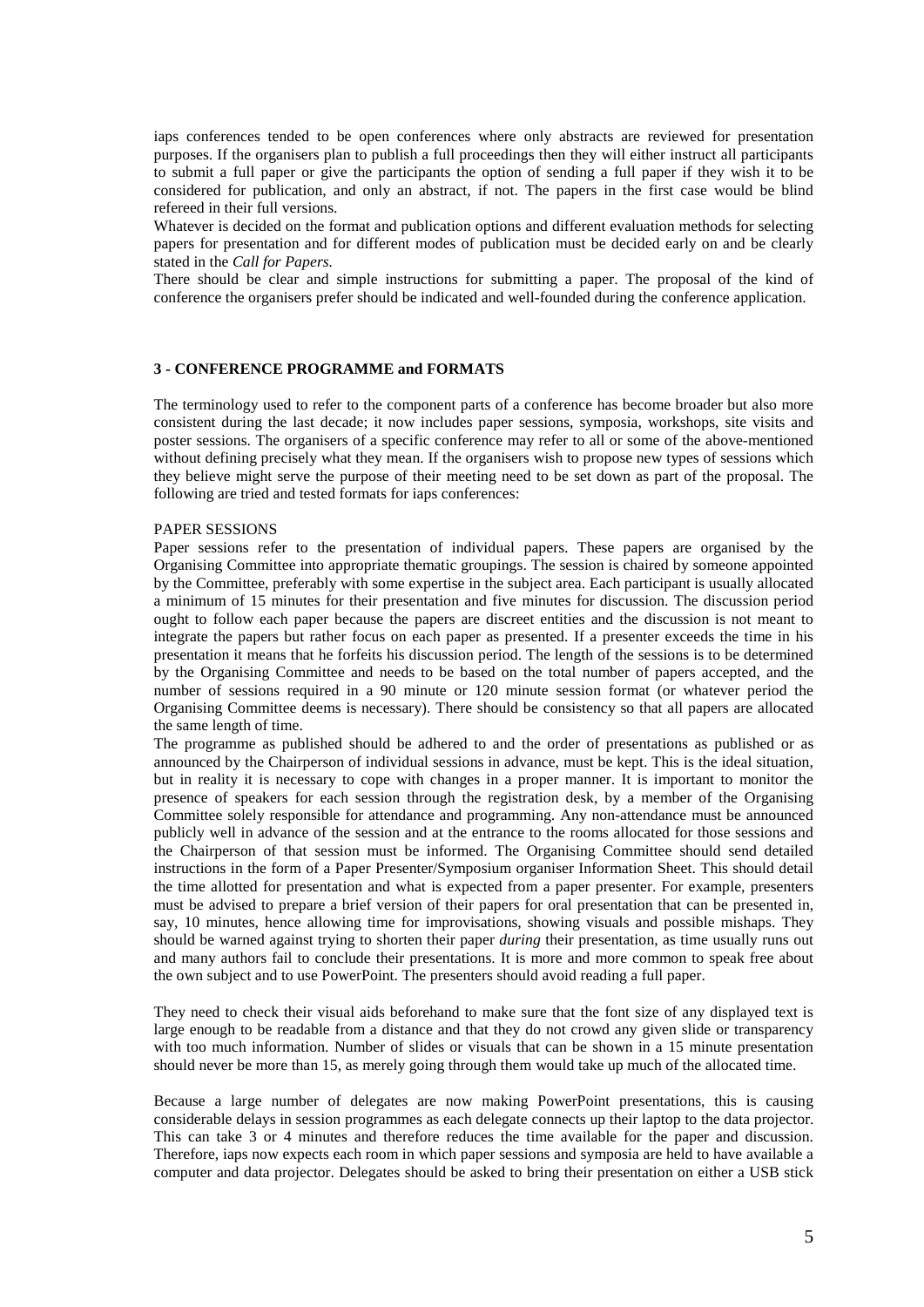or a CD Rom. Delegates should be made aware of this in the pre-joining instructions. Further, if they intend to use videos, they should inform the conference organisers in order to provide appropriate equipment.

The author of an accepted paper cannot present another paper as the author or co-author. However, they can be a second or third co-author of another paper that should *not* be presented by them. They can present films, exhibitions, posters, take part in workshops or symposia as their participant, or chair sessions. The *Call* must state this so that no misunderstanding occurs.

If there are two authors of a paper both authors' names should appear in the program and also in the proceedings should the paper be published, even if only one of the authors attends and presents the paper. These conditions should be clearly specified in the publicity and the *Call for Papers.*

#### YOUNG RESEARCHERS WORKSHOP (YRW)

In case of a high number of papers, young researcher sessions enable to regroup doctoral students in specific sessions around a particular theme, chaired by a specialist of the theme. The sessions have the same format as ordinary paper sessions. This additional type of paper session has been successfully applied starting in the year 2000 at the Paris-conference and has been successfully adopted in the subsequent conferences. It has the advantage to homogenise the presentations and discussions for the profit of everybody. Note that in such sessions sufficient discussion time is even more important than in other sessions. It should be clearly specified in the Call for Papers that they are equivalent to ordinary paper sessions.

In the run-up to a conference, it needs to be examined, whether the YRW-topic should be associated with the overall conference scope. This would facilitate the classification of excellent YRW-contributions in the proceedings of the conference, e.g. the post-conference book. Further, this might motivate even more participants of the YRW to submit a paper to a subsequent review process.

#### INTENSIVE SESSIONS

In this format, participants are assigned to groups of at most 15 according to the theme of their papers. Following the review of the abstracts and / or full papers, papers are sent out in advance to all participants in the same group. They are expected to have read all the papers prior to coming to the Conference. The authors do not present their papers as in a traditional paper session. Instead, for each paper a discussant is appointed to prepare comments and start the discussion on that paper. The groups are expected to remain unchanged during the length of the sessions which may run to several half-days or days.

#### SYMPOSIA

This refers to a set of papers that have been prepared in relation to a specific subject or theme. Usually these will come to the Organising Committee in a group and through the convenor of the symposia, with whom the organisers negotiate their specific requirements. The papers of the symposia are refereed for presentation and/or publication in the same way as other papers, but preferably in their own group. This is necessary to ensure the consistent quality of papers in the symposium. It would be hoped that the participants will have read each other's paper and will thereby introduce discussion in their presentations. It might be that the organisers of a symposium include a discussant (not necessarily the chairperson of the symposium) to tie the papers together and to stimulate commentary on the papers, but this is not mandatory.

#### NETWORK SYMPOSIA

iaps Networks are groups of members with similar interests. They expected to hold at least one symposium in their respective areas during the conference. Network Symposia can either take the form of symposia, described above or comply with their requirements. Alternatively, they could be informal meetings around a specific theme, or ongoing research among members, without refereed papers. The proposed format and status must be negotiated with the Network Co-ordinator.

#### OTHER FORMATS

Experience has shown that a shortcoming of large conferences is the lack of time for both formal and informal discussions. Therefore, conferences need not be restricted to paper sessions and symposia, but may also include workshops and other formats to encourage an active exchange of ideas.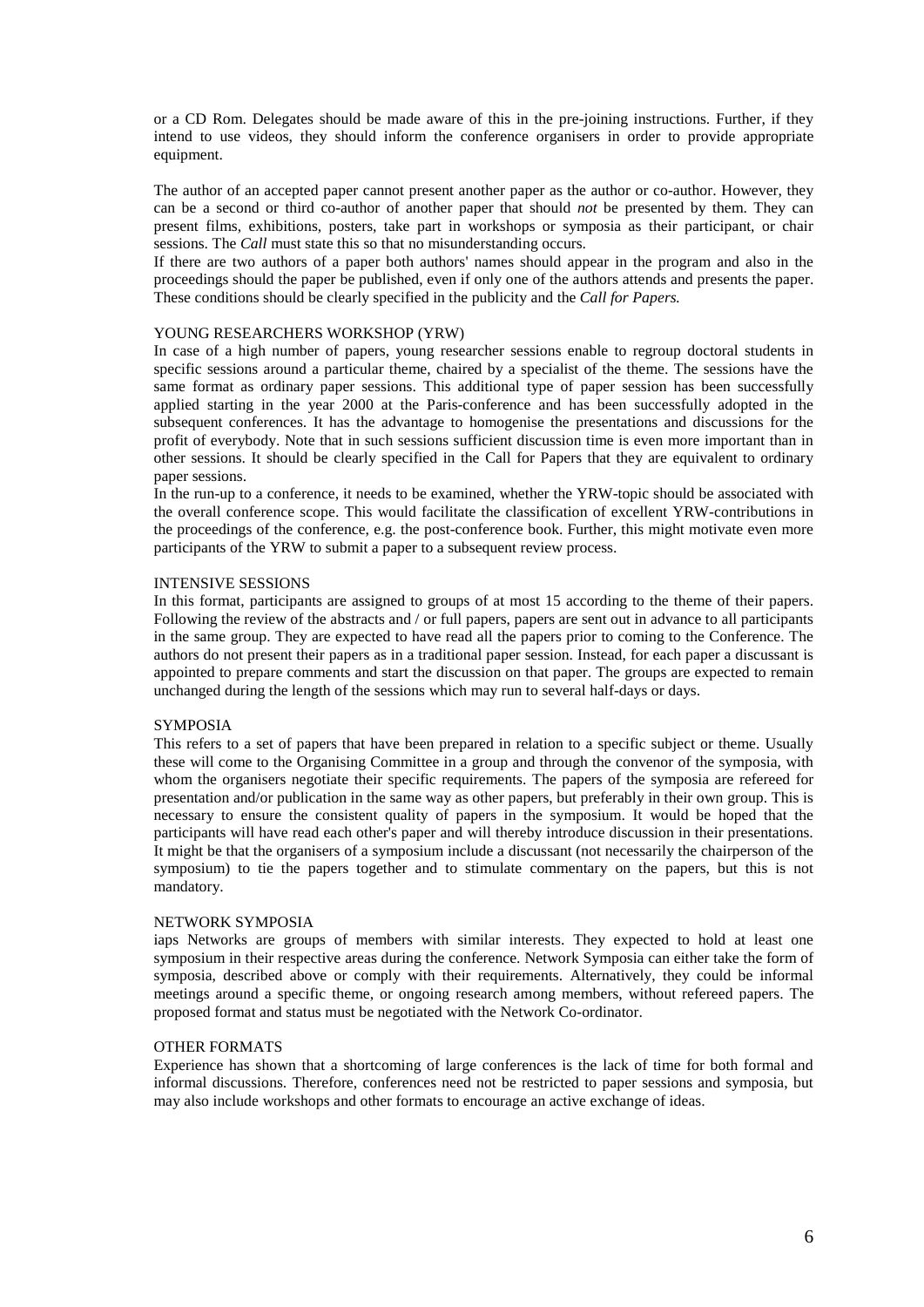#### DISCUSSION SESSIONS / WORKSHOPS

This refers to a discussion or debate on a particular subject or theme which is chaired by a person who invites a limited number of participants to make short presentations on the theme. In these sessions more than half the time must be for open dialog with the audience so the formal presentations must be limited in time. This kind of session is very appropriate for the presentation of 'research in progress' or 'theoretical and methodological developments' or the link between the conference theme and the local scientific and practice oriented challenges. A panel discussion with representatives of different institutions can also be a good format.

#### FLASH (PAPER) PRESENTATIONS

If there is a huge amount of submitted abstracts with many interesting approaches (approx. 500) and a lack of time, the so-called "flash presentation" format can be used. It is dedicated to those whose abstract meet the conference theme only loosely. This format gives authors the opportunity to describe the key issues of their work: scientific approach, the main scientific questions and first results. In the flash presentation sessions each participant can present his/her paper in 5-7 minutes. The sessions will be shaped thematically. After each presentation, there will be time for questions, and at the end of each block there will be a discussion encouraging an active exchange of ideas afterwards.

#### FIELD WORKSHOPS / SITE VISITS / EXCURSIONS

This is an useful and interesting part of the conference program, because it allows the conference organisers to make the international participants familiar with the local situation and the cooperation between local scientists, experts and practitioners. They will be related to the theme and also allow people of similar interests to network and spend time together on buses and the like. There should be information material and guides, who can explain clearly the challenges of the location. These can be a full or a half day long. Depending on the aim of the field workshop it can be by bus, by bicycle, by boat, by public transport, as a walking tour or as a combination of several kinds of transportation. Whether or not the cost of field visits is included in the conference fee depends on the financial situation of the organisers as well as the extent to which particular visits are essential to dealing with the theme of the conference. Programming them in the middle of the conference can be a good way of bringing delegates together, breaking up the conference and providing a different kind of opportunity in which delegates might interact.

#### PLENARY SESSIONS / KEYNOTE SPEECHES

Traditionally, a small number of invited papers (between 1 to 3) are presented at plenary sessions. It is customary for these speakers to be given the freedom to present their points of view, but the conference organisers should strive to have speakers who are stimulating, innovative and provocative rather than just descriptive, biographical or predictable. They should focus on the theme of the Conference and not present papers that might have been presented or published before, or are simply reporting a particular project. An additional rule of thumb would be that a plenary / keynote paper should not merely be the type of paper that could as well be presented in an ordinary paper session. A Keynote Paper should be 'special' – it should be putting forward new directions, or placing new perspectives and insights on familiar areas of work. It should provide a meta-level perspective on environment-behaviour issues – whether research or policy. The Executive Committee wishes to be consulted on and to be allowed to propose names or person specifications to the organisers. The Committee has ruled that no person will be a keynote speaker in any consecutive conferences.

It is not advisable to issue blank invitations to prospective keynote speakers before sounding out their interest and seeing a brief summary of their intended speech. Once satisfied with the potential qualities of the proposed paper, the invitation should be formalised. There is nothing wrong in asking them to submit an abstract and a full version of their papers well in advance of the conference, and they must be given the standard guidelines for preparing their papers and be asked to comply with the time limits set by the organisers. Although these papers would not be refereed in the usual way, the organisers should ensure the highest possible quality in invited papers. The abstracts of these papers should be included in the Book of Abstracts and the full papers should be included in the *Proceedings* or the *Book* only if they are of comparable standard to the other refereed papers.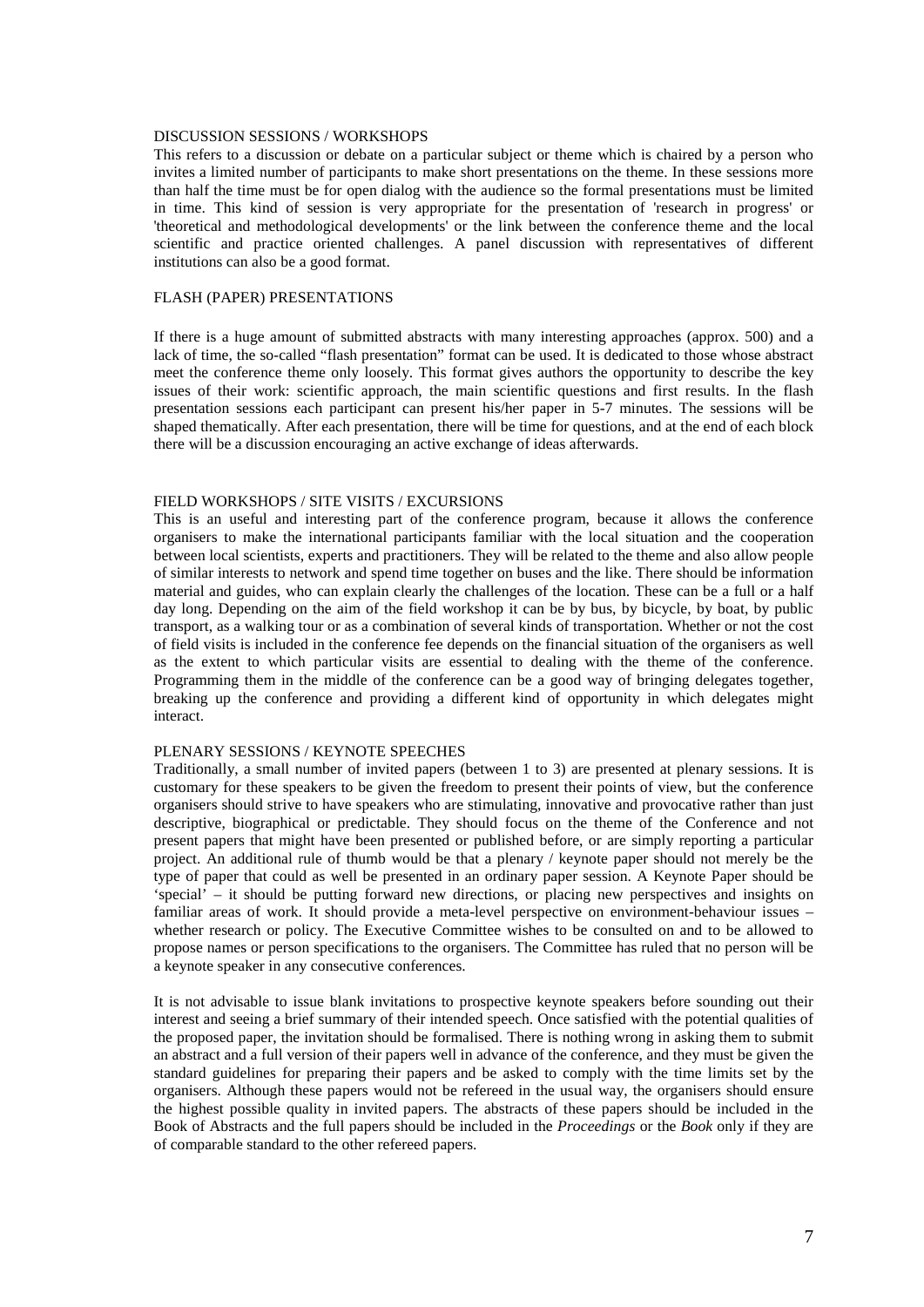The keynote speeches should, where possible, be simultaneously translated, or an attempt made to provide printed translation in the other iaps language. It is customary for plenary speakers to have their travelling and accommodation expenses paid by the organisers and they do not pay registration fees. Allowance for any additional expenditure is up to the organisers, but it is usually accepted that the invited persons should not expect fees for their contributions. Should sponsorship be obtained for the purpose of inviting speakers, the sponsors should not be allowed to interfere with the choice of the speakers or the content of the papers.

#### POSTER SESSIONS AND AUDIO-VISUAL PRESENTATIONS

These have also proven to be of interest to an international audience. The poster sessions allow professionals the 'opportunity to present their work or work in progress'. The Posters may be on display from the beginning of the poster session until the end of the conference. Two poster sessions should be advertised allocated for those authors of posters who will talk to persons interested in the work (poster social and poster talk). Poster sessions provide one useful device by which papers rejected because the author is already presenting can be given exposure. Equally, if there are too many paper submissions (i.e., they are likely to have an impact on the time available in sessions) potential delegates can be offered the opportunity to present a poster instead. This might still encourage them to attend, as well as giving them a presence which may be required for their institution to provide them with funding. Each poster should be complemented with flyers (A4-papers available next to the poster in a folder) for those who are interested in the content of the poster and in further contacts. Poster sessions may also be more appropriate for young researcher presentations. Organisers can then decide between the poster format and the young researcher's session, or any other format of specific session on "work in progress"(see "open paper sessions" above).

The combination of these subcomponents of each conference programme will be at the discretion of the Organising Committee.

#### iaps DISCUSSION SESSION

iaps Executive Committee needs the allocation of a period of not less than 1.1/2 hours in the programme to organise a plenary session where the Association can contribute to the field and the Conference in a format of their choosing. This session could take the form of a thematic or open discussion, a review of the field or an iaps-sponsored keynote paper.

#### iaps BUSINESS MEETINGS

The conference organisers might like to note that the iaps Board will, as far as possible, hold longer business meetings prior to the conference, and may hold shorter ones at suitable times during the Conference. The scheduling of these meetings shall be fixed by the conference organisers in consultation with the iaps Executive and the Conference Liaison. The conference organisers will need to make the necessary arrangements for the reservation of a room in which the Board meetings can be held.

iaps AGM (Annual General Meeting): The AGM needs to be scheduled in a non-competitive period for 1 to 1.1/2 hours at a time agreed upon with the Executive Committee. A room - the place where the plenaries are held is often the most suitable - must be designated for this event. This information should be communicated to the iaps Secretary at least 6 months in advance of the conference so that the AGM can be formally publicised to all members before the conference.

#### iaps NETWORKS BUSINESS MEETINGS

These meetings are necessary to review the work of each Network, to meet new members, to plan future activities or to discuss ongoing activities. To reach a high output, an intensive preparation by the network speakers is necessary. It must be clear, what the aim of the network meeting is, otherwise people will be disappointed. Two 2 hour slots must be allocated in the programme for such meetings for a number of Networks to meet, but not all parallel and not at the same time with paper sessions or symposia, or be placed at lunch or refreshment times.

#### On CHAIRPERSONS

The Organising Committee usually invites people to chair paper sessions. Symposia and workshops are usually chaired by the person organising them. The task of the Chairperson should be made clear by the organising committee when the invitations are made. Chairpersons control the timetable and the length of presentations to ensure that there is time for questions, discussion and debate. The guidelines included under 'Paper Sessions' above should be conveyed to the prospective Chairpersons. To the Chair of the Session should also be sent an Information Sheet in advance of the conference informing them about their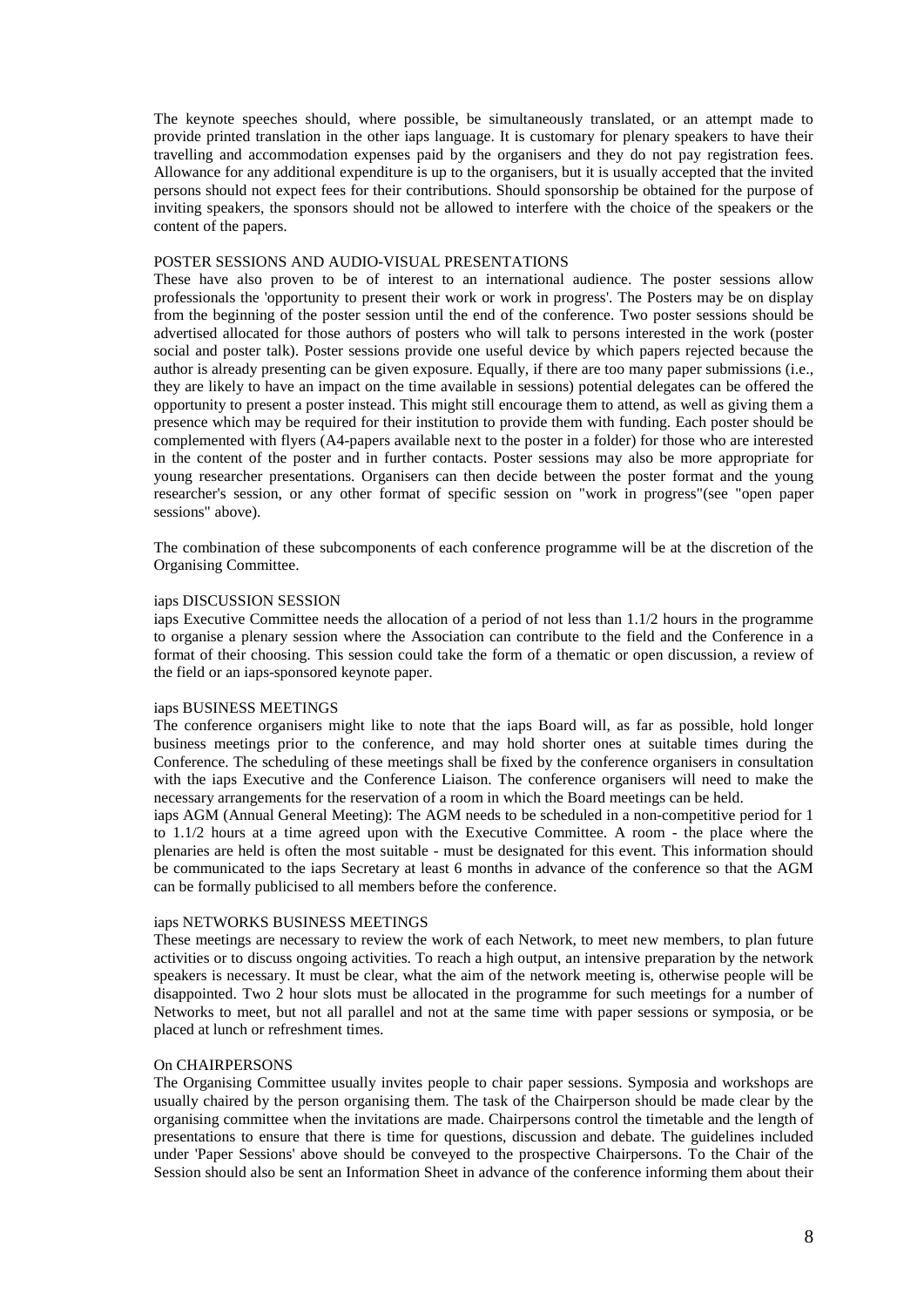duties and about the content of the session. This sheet should also be available in each room where sessions are being held. The Information Sheet should provide instructions for Session Chairs on how to chair papers, the importance of keeping to time, and advice on how to politely stop a speaker who is running over time. 5 Minute and 1 minute 'warning signs' should also be available in each room for use by the Chairs. If Chairpersons are expected to have an integrating role as discussants or as reviewers, it is preferable that they are appointed as early as possible before the Conference and be given the abstracts or full papers of the sessions that they are invited to chair. Chairpersons can also be asked to make brief evaluative comments after their sessions, or prepare them for any post-conference publication. A technical assistant (e.g. a trained student) may support during the entire session.

#### PARALLEL SESSIONS

Due to large number of papers, parallel sessions may be unavoidable. However, with a strict preregistration policy for authors, the numbers can be more realistically predicted. If possible, no more than 4-5 parallel sessions of not more than 4 papers each should be aimed at. Parallel sessions should be planned in a way that delegates interested in a specific domain, for instant "housing", find respective sessions spread all over the conference duration. A number of 15-20 participants at least (besides the presenters) should participate in a session to guarantee an interested audience and intensive discussions. Very small sessions disappoint the paper presenters because the discussion will be weak and thus they get only small benefit.

#### **4 - YOUNG RESEARCHERS WORKSHOPS**

The Young Researchers Workshop is an important activity of iaps. It provides an opportunity for students to confront their work with colleagues and to be advised by recognised specialists in the field. Young Researchers Workshops usually precede the iaps conference. They take place two days prior to the beginning of the conference. Conference organisers are responsible to integrate the YRW as a special event of the entire conference. The workshop is organised by board members who appoints the mentors in relation with the workshop co-ordinators. Mentors can be chosen among iaps Board members and should be complemented by other experts. In order to promote interdisciplinarity, in each session one of the mentors should be an architect or planner and one a social scientist resp. an environmental psychologist.

The session should be organised in a way that every student has at least 15-25 minutes speaking time. The mentors (two or three per session) as well as the audience should interact with the student also for about 10 to 15 minutes. Consequently a total of 30-40 minutes should be allocated to every student. In case of a large number of participants, parallel sessions might be organised, regrouping students working in similar areas or with similar methodologies. The students should be well instructed about the structure of the submitted paper as well as the content of the PowerPoint presentation. It is essential for the audience to know if the PhD is at the initial or at the advanced state. The students should be encouraged to speak free using the PowerPoint presentation and not to read a paper. The mentors should be well prepared and engaged.

Note that a prize for the best paper presented by a young researcher, the Young Researchers Award, is organised by the iaps Board and is presented preferably at a official ceremony of the conference (e.g. opening ceremony) to ensure numerous appearance. The recipient receives a certificate and a free twoyear membership of iaps.

#### **5 – CALL FOR PAPERS**

The announcement of a forthcoming conference and the first call for papers needs to be circulated publicly approximately 12-18 months prior to the event. These can be done in two separate mailings, or be combined into one. Posters and press releases for academic and other journals must be timed to allow for editorial and printing delays. Joint mailing with friendly or affiliated associations can be very effective. Mailing lists from these organisations can also be obtained or exchanged. Time must be allowed for the prospective participants to consider their contributions, and to obtain permission or funding.

The *Call* must contain a brief paragraph summarising the theme and the scope, and a similar length of text to suggest possible sub-themes or sessions. If two announcements are to be made, the First Announcement would be slightly more open-ended, possibly inviting suggestions from the recipients, but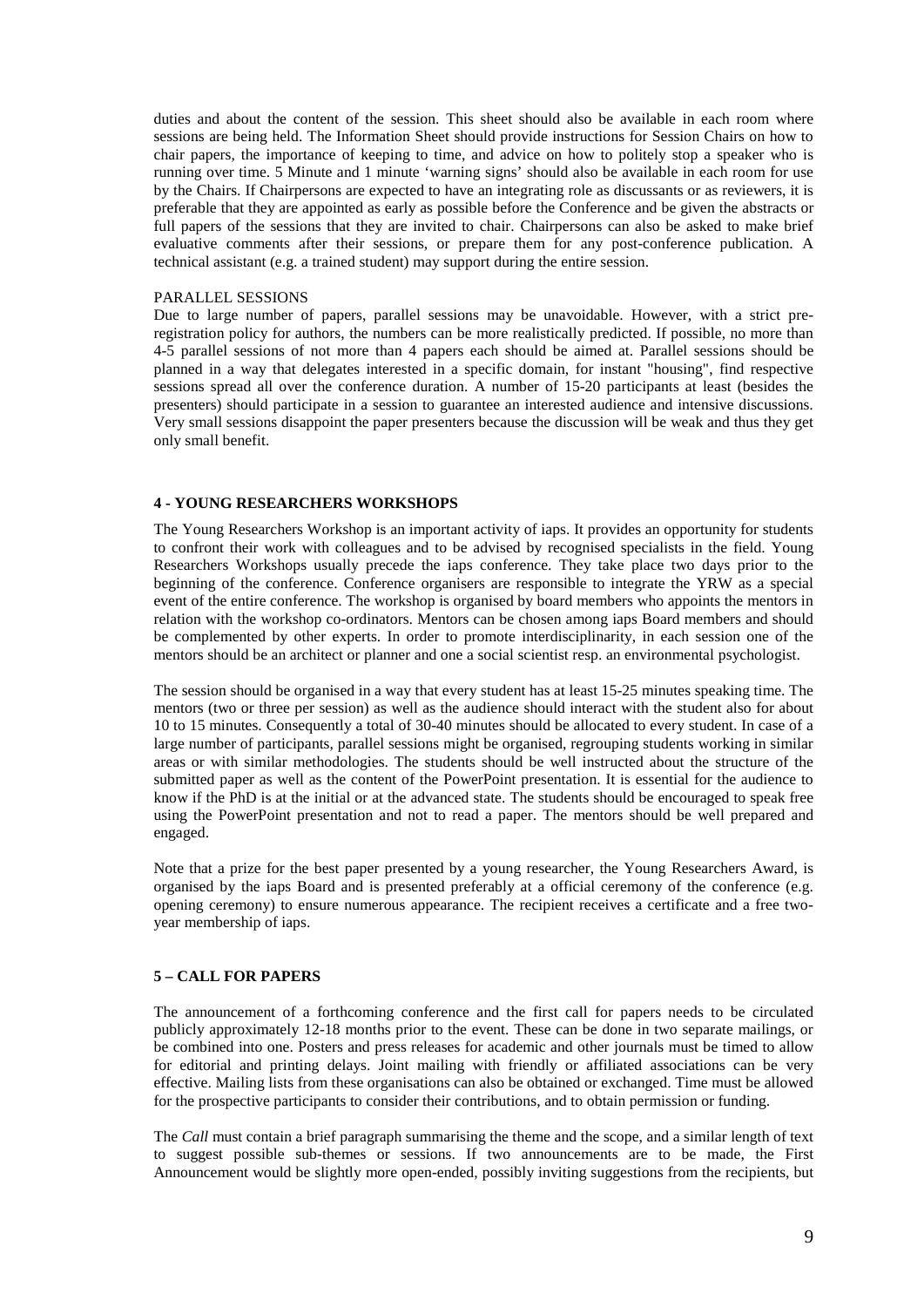the *Call for Papers* should be precise and unambiguous. The *Call* must specify the length and the format of abstracts (e.g. 500 words) and full papers, how they should be submitted (e.g. on disk plus two printouts) and give necessary technical details (e.g., no underlines, system or programme to be used, formats preferred, etc.).

The *Call for Papers* must state clearly, with appropriate logos and in two languages that it is an iaps Conference *(the artwork for* iaps *logo can be obtained from the iaps Executive Committee).* 

It is also important to state in the *Call* that the Conference is open to all with no discrimination on the grounds of race, religion, gender, nationality or political affiliation. It is imperative that all material sent out is non-offensive and non-prejudicial, and sensitive in terms of language so that it is non-sexist (i.e., not phrased solely for male or female persons).

The *Call for Papers* must state that each participant can present only *one* paper. The first author of coauthored papers will be considered as the person presenting the communication, unless otherwise stipulated at the time of submission. (Hence, the other co-authors could submit and present another paper). Delegates who have been invited to participate in a symposium or a workshop may also make a paper submission. The call has to emphasise the information, that the iaps conference participation includes an iaps membership of 2 years.

The Organising Committee is advised that iaps' official language is English. iaps conferences are international conferences attended by people coming from all over the world. In order to facilitate communication, delegates should use the official language of iaps. The local language of the country hosting the conference may also be used in greetings by representatives of national or local institutions.

All announcements about iaps conferences should be printed in the official language of the Association as well as in the local language, in order to attract local delegates.

*(Note: A sample of Conference Proposals and Call for Papers from previous iaps Conferences is held by the Conference Co-ordinator and can be consulted by future organisers.)* 

The abstract handling should be done by the scientific committee on the basis of clearly defined and easy to handle criteria. Highly important is the time constraint, which means that every member of the scientific committee is asked emphatically to send back the review results according to the announced schedule.

#### **6 - CONFERENCE PUBLICATIONS**

Depending on the format of the conference the organisers may choose between the following options or their combinations:

- Publishing the abstracts of presented papers in a book of abstracts with an ISBN-number,
- Publishing all refereed papers in full,
- Publishing a *Proceedings* containing only those papers refereed in full versions,
- A post-conference book possibly containing selected session discussions and reports, (this could be integrated with a book of selected papers - see below),
- Publishing a post-conference *book* containing a smaller number of papers that are rigorously reviewed and closely edited to form a coherent volume [agreement with HOGREFE].
- Publishing a CD.

Whatever option is chosen, it is expected that a book of abstracts and a detailed programme is produced and made ready at the start of the conference. Furthermore, it is recommended to provide all participants with a booklet which contents useful organisational and technical information concerning the conference location as well as the city. For reasons of data privacy protection, the publication of private addresses, including e-mail, has to be checked in advance. If participants don't agree to publish their addresses, the organisers have to respect this. It is preferable to have the proceedings ready by the beginning of the conference, except perhaps in the case of a book of selected papers which might be published afterwards. In any event, all registered participants must be given copies of any publication arising from the conference regardless of whether their papers are included or not.

It is becoming common practice to submit papers on disks - according to the formatting instructions issued by the Organisers, rather than camera-ready submission. Before specifying the required form of submission, as well as deadlines for submission of papers, it is to reach an agreement with the editors and printers.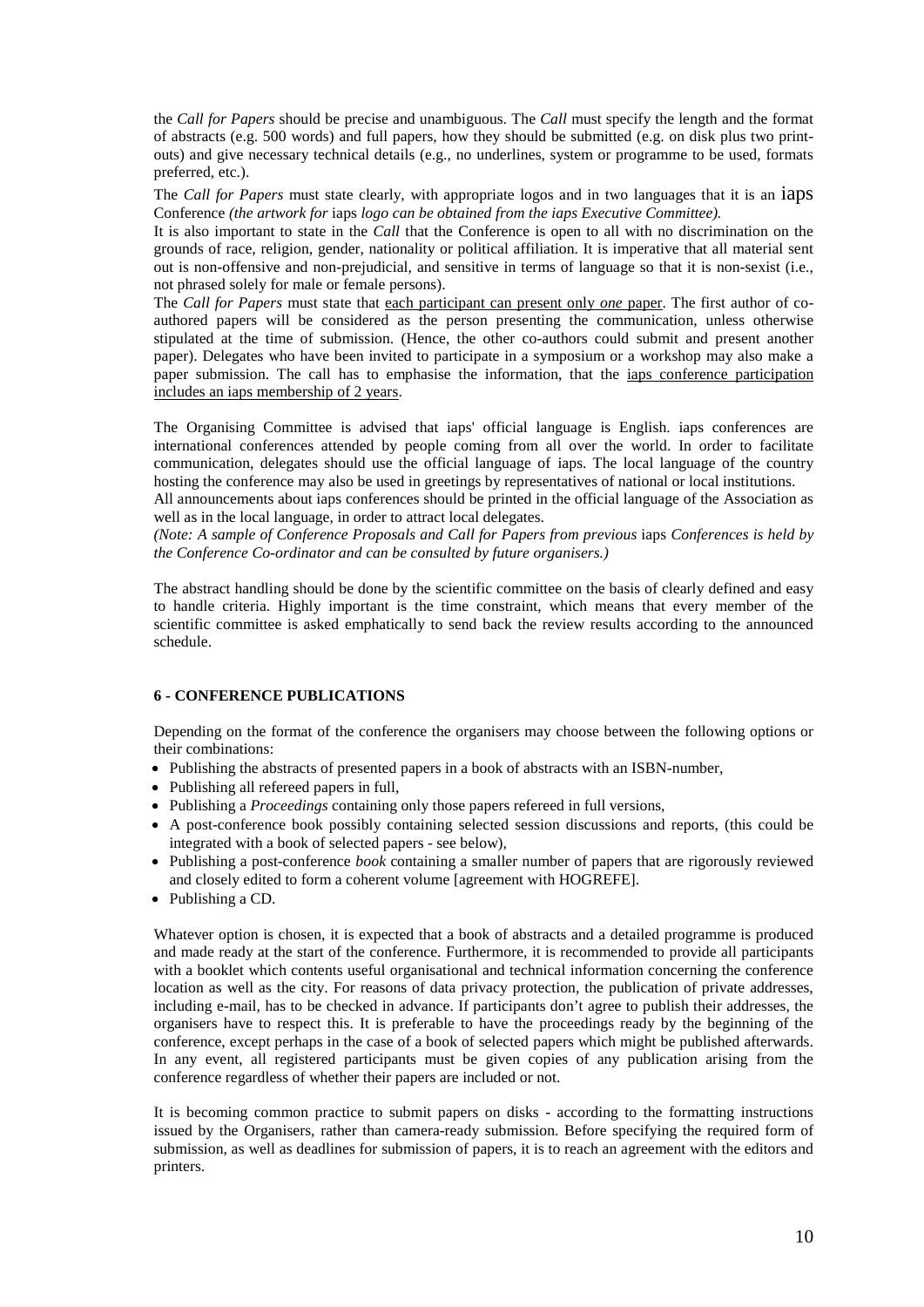It is important that the chosen formats for submission, presentation, refereeing and publication are all unambiguously stated in the *Call for Papers.*

The edited book must state in the introduction and in any publicity material that the papers originated from an iaps Conference. The Proceedings can indicate this on the cover as well. *(The artwork for iaps logo can be obtained from the iaps Executive Committee.)* 

*(A Note regarding the proposal stage: The subject of whether iaps conferences should adopt one form or the other has remained an open decision. Organisers may make their proposals as to which approach they wish to adopt and this needs to become an integral part of the proposal.)* 

The post conference book should be presented on the following iaps-conference at the latest. The post conference book will be edited in the series "Advances in People-Environment Studies" by HOGREFE publishing. To ensure a high scientific quality of the content of the volume, each paper will be reviewed. The authors have to guarantee that the paper fits well to the main theme of the conference, is written according to the official publishing guidelines and proof-read by a native English speaker before submitting to the editors.

#### **7 - ADMINISTRATION**

#### KEY DATES *for* PARTICIPANTS

- The dates to be set in traditional format conferences include the following:
- Announcement / *Call for Papers* mailed (separately or in one leaflet)
- Reminder notice (if necessary)
- Abstracts received
- Acceptance of abstracts notified (and instructions *for* submitting full papers sent)
- Full papers received
- Acceptance of papers (and suggestions *for* revision etc.) notified
- Deadline *for* submission of revised papers
- Registration *for* authors to secure a place in the programme
- The Conference

(*A set of sample' timetables from past conferences are included in the Appendix)*

#### KEY DATES for ORGANISERS

Parallel with the timetable for participants, it is useful to have a *'Working Timetable'* for the organisers. This would include additional dates *for* arranging venues and services, engaging personnel, fixing printing and mailing, etc.

#### MAILING LIST

Organisers need a comprehensive mailing list. It should include not only iaps members or the members of friendly associations, but, depending on the theme, also of institutions, universities and schools, research centres, professional institutes, journals, the media, etc..

#### PERSONNEL

The Organising Committee should ideally include people with different disciplinary backgrounds, skills and experience. At least one who has organised a major international conference before, someone with technical knowledge of electronic publishing and someone with good command of English, would be an advantage. An administrative secretary with sliding time commitment must be appointed as early as possible. The commitment of the secretary may increase from, say, one day / week to half-time or longer nearer the conference. It is however good to have someone at given telephone numbers who are familiar with conference-related inquiries. An English speaking secretary would be an asset. It is recommended (but not obligatory) to mandate a company which is specialised in conference organisation and can exhibit appropriate references. Besides professionals, student assistants are very helpful, e.g. in supporting the technical equipment during the sessions or accompanying the field excursions.

#### TELEPHONE / FAX / E-MAIL

It is essential to establish the telephone and fax numbers and the e-mail address for Conference communication right from the beginning. Relying on the shared institutional numbers may sometimes create problems. The appropriate numbers must appear in all publicity and must not be changed for the duration of the preparations. Access to a PC-pool and to W-LAN is expected.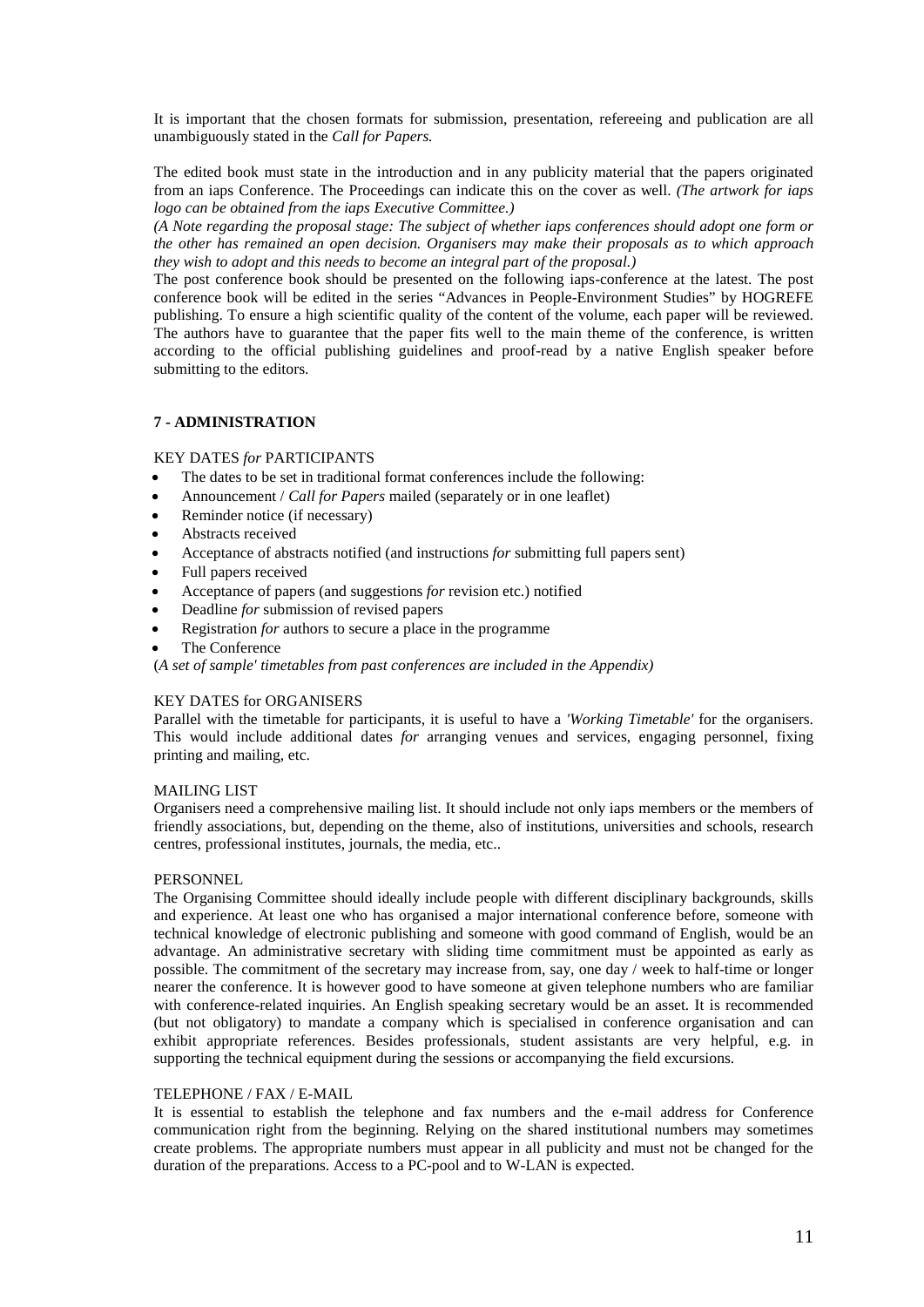#### **8 - FINANCE**

The organisation of an international conference requires a great deal of funds. The fees received from the participants do not usually meet all the expenses and in any case only arrive nearer the Conference time. Institutions where the conference will take place are the first call for support for facilities, personnel, hospitality and even funds. Public and private sponsorship from various national and international organisations can be sought even while a conference proposal is being prepared. Appropriate foundations, European Union or UN programmes, charities, government departments, industries, etc. can be approached for potential sponsorship.

Sponsorship can be major or minor, be in money or in goods and services. It is also common to use sponsorship for banquets, receptions or visits.

Any sponsorship obtained should, however, be on condition that the sponsors accept the independence of the academic content and organisation of the conference. They must not be associated with aims that do not comply with the aims and academic and humanitarian principles of iaps. The sponsors would be suitably acknowledged in the publicity, but overt privileging or advertisement that might dominate the image of the conference should be avoided.

Some funds are be required at the outset and some at various stages. Alternative and contingency cash flow programmes and business plans need, to be drawn up and constantly monitored. The deadline for early payment of fees is a critical point in these plans.

#### **9 - REGISTRATION and REGISTRATION FEES**

All documents about the conference should indicate what the registration fee is and what it includes. In principle, all parts of the scientific programme and all printed information pertaining to the conference (including abstracts of presentations), and light refreshments during the day such as coffee and tea are to be covered by the registration fee. Part of the conference fees will be required to finance the proceedings, e.g. the post conference book. It is advisable to fix the price for that with the related publishers (Hogrefe) in advance. Additional charges can be made for social events (such as the conference dinner) and for site visits (although it is preferred if these are included as part of the programme).

It has been the custom at previous iaps conferences to differentiate between registration fees for iaps members and its affiliates EDRA, PAPER and MERA (who pay at the same reduced rates as iaps members) and non-members. There is also a special rate for students, the unemployed and Third World attendees. The full fee paid by non- members will include a 2-year's membership to iaps so the difference between the two rates should cover the membership dues. This money is to be transferred to iaps in order to register the new members.

It is also usual that there are early rates (paid in the last 6 weeks or a month before the conference) and normal rates (paid after the early date or on site). This will hopefully encourage people to pay early and help the organisers' cash flow. The organisers should check carefully if they want to offer daily rate tickets. A lot of work and resources is connected with this procedure.

Obviously it would be in the Conference Hosts' interests to have as many people attend as possible so even late acceptance of papers may be allowed if this means you get another paid-up delegate. Obviously, the more people who attend the more one is able to cover costs.

It is believed that setting the registration fee as low as possible is a good strategy because this will encourage more people to attend. In establishing a conference budget the Conference Committee is advised to establish their expenditures and to ensure that these are covered by the registration fees of a low average attendance at previous iaps meetings (say the previous three). If more come then one can expand services accordingly.

#### RECEIVING FEES

Banking fees sent from up to 30 countries might create problems. Where possible, paying by credit card should be available. The organisers should consult an international bank before advising the participants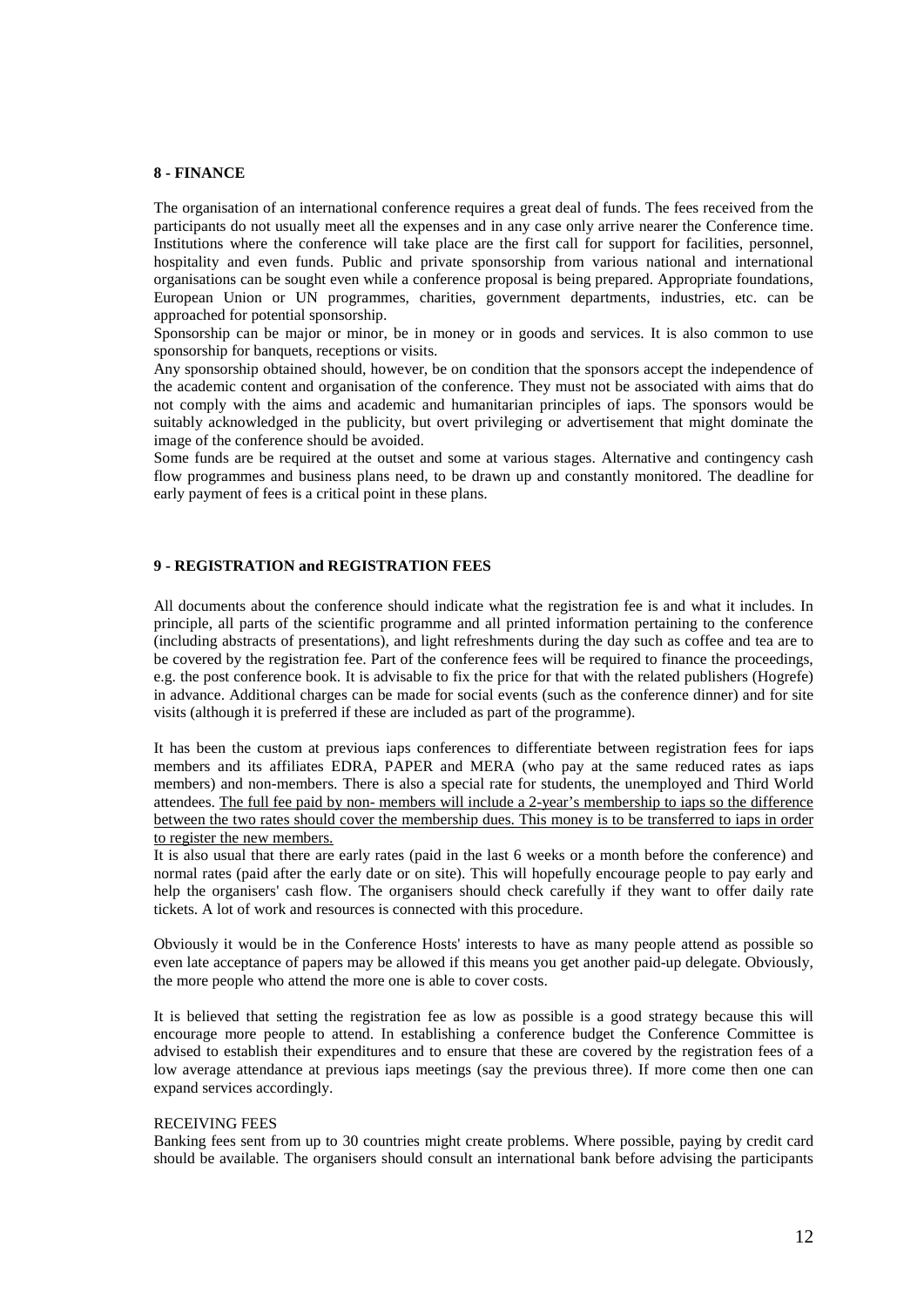on possible ways of payment. But it has to be considered that for the bank transfer it is necessary to pay  $f_{\rho\rho\alpha}$ 

#### **CANCELLATIONS**

It saves the organisers a lot of trouble if the conditions and penalties for cancellation of pre-registration are clearly stated in the publicity. Refunds of advance payments should only be made under extreme extenuating circumstances and to avoid any misunderstanding later, this too should be stated clearly in the publicity material.

#### 'NO REGISTRATION - NO INCLUSION RULE for AUTHORS

It is strongly advised to clearly stipulate that no one will be placed on the programme or their papers published unless they *pre-register* by a certain date, paying at the early fee. Failure to impose this rule invariably results in no-shows at sessions which everybody complains about. Applying this rule strictly means fewer over-crowded sessions where papers are rushed through, fewer programme or room changes, fewer special announcements, and more importantly, fewer parallel sessions. Additionally, requiring advance payment gives the organisers some control over the final size of the conference and the number and composition of parallel sessions. It can also help to contact those individuals who have not paid in advance but have submitted papers to ascertain what the problem is and whether they should be placed on the programme. Any last-minute attendance by authors who had not pre-registered could, if 50 wished by the organisers, be accommodated in a mixed paper session placed at the end of the planned sessions.

#### SUBSTITUTION OF DELEGATES

Delegates who are unable to attend a conference for which they have registered should not expect his or her paper to be read by another delegate unless that paper was initially submitted as a co-authored contribution and one of the authors attends to present it.

#### **10 - CONFERENCE VENUE**

The choice of the conference venue is important in terms of the efficient running of the schedule of events. The venue must enable all the events in the scientific programme to be in one or more closely situated buildings (within 5 minutes walk). A central place where people can sit and talk during breaks is strongly advised.

#### ROOMS for MEETINGS

The venue needs to include a mix of meeting spaces such as lecture halls for the plenaries and a variety of rooms in order to accommodate the range of scheduled events (e.g. plenary sessions, workshops and informal gatherings). Technical equipment (Laptop, Beamer, PowerPoint data projectors and slide projectors, etc.) and technical assistance must be available for each conference location. Depending on the time of the year and the climate, efficient ventilation and air-conditioning might be required.

#### **EXHIBITIONS**

These can consist of personal, student or institutional photo exhibitions. It is usually very effective to organise these exhibitions relevant to a common theme. Trade exhibitions should only be allowed if their content is closely related to the theme.

#### PUBLICATIONS DISPLAYS

The organisers are advised to encourage participants to bring along their own or their institutions' publications for display or sale, as well as leaflets about them. Commercial or institutional publishers or local academic bookshops in fields relevant to the theme of the conference or environment-behaviour research in general can be contacted with a view to setting up displays or sale of books during the conference. An assistant can be appointed to manage and supervise the publications area.

#### IAPS DESK

A table should be provided for iaps officials, enabling promotion of iaps and the display and selling of proceedings of previous conferences as well as any other relevant material.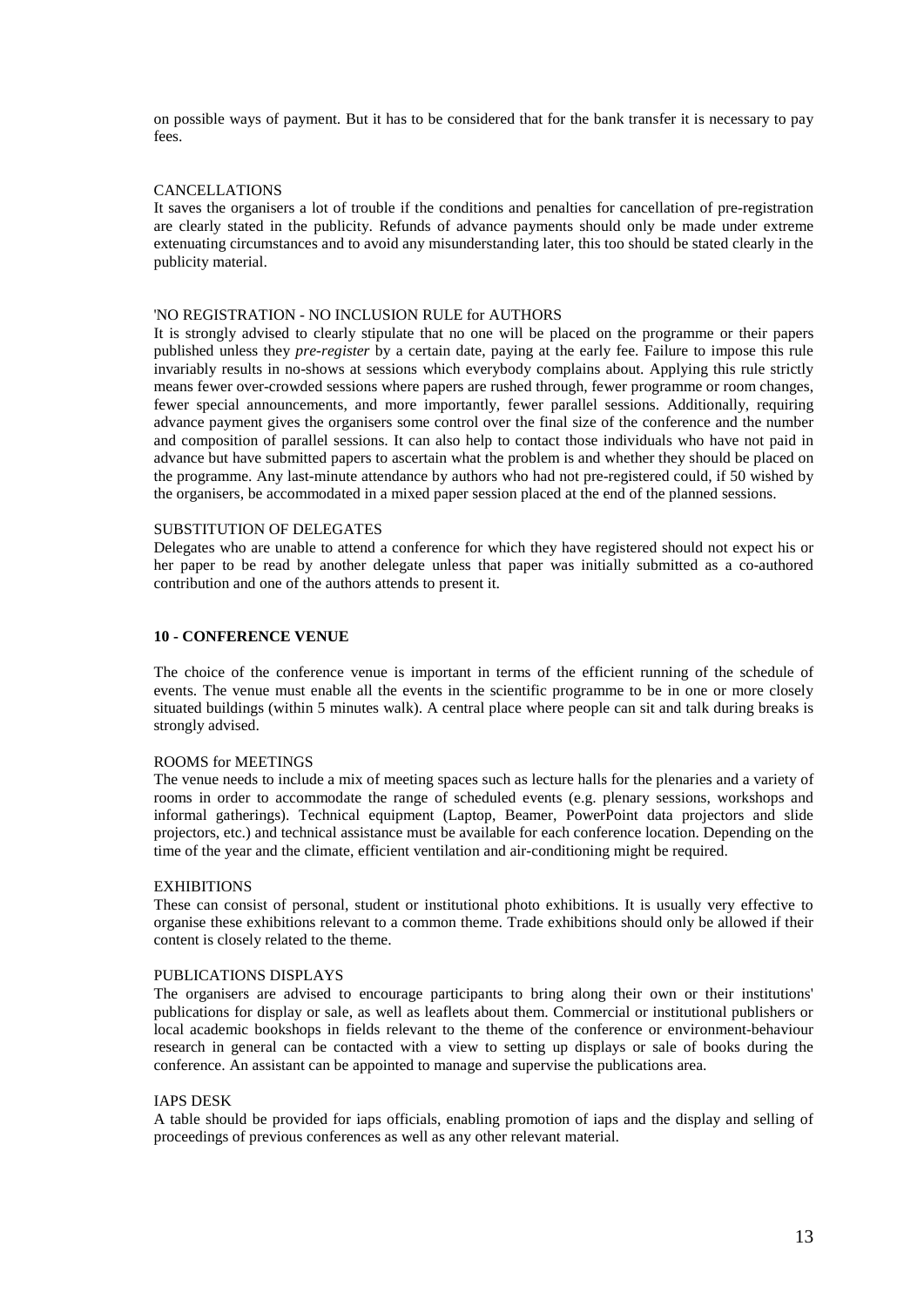#### **11 - CONFERENCE TIMES, DURATION and ROOM MANAGEMENT**

In setting the period of the year and the specific dates, a number of factors should be borne in mind. The beginning of July has generally been the most popular period, but there have been exceptions. The end of August is when Americans start their academic sessions and in Europe everybody is still on holiday. The end of June is still in the academic year in Europe. Additional considerations include the dates of other major conferences taking place in geographically close areas to the venue proposed for an iaps Conference. Clashes should also be avoided with other major international conferences which might have a strong environment-behaviour theme (e.g., the IAAP conference which is held every four years). The co-ordination of dates would allow a number of participants to attend more than one conference. It is advisable to co-ordinate dates with other related organisations even if they are not close geographically. Including a Saturday night in the days would allow participants to benefit from cheaper air fares. Also attention should be paid to national and religious holidays when hotels and transport may be rather congested.

#### LENGTH of iaps CONFERENCES

The general practice has varied between 3½ to 4½ days plus/minus registration time and optional tours. For the YRW 1½ days before the opening of the conference are sufficient.

#### START of the CONFERENCE and the DAYS

It is not advisable to allocate a short period for registration especially if the conference is starting in the morning. The opening session might suffer and the registration may not be completed. A late start to the conference and a longer registration time is better. It is wise to begin registration in the afternoon, the day before the conference starts. The opening session and welcoming can then take place in the evening. This enables delegates to be familiar with the conference venue and to meet each other informally.

Even when the participants are staying on-site, too early a start may not encourage good attendance. Starting each day with a 'keynote' speech at a reasonable hour would be a better idea.

#### **BREAKS**

There must be good breaks for lunch and between sessions as these are times for people to meet and this informal contact needs to be encouraged. Depending on the accessibility of the food and refreshment, areas from the session rooms, the lunch break must not be less than one hour and the refreshment breaks not less than 30 minutes.

#### TIMETABLE

Early on during the preparations, a structured timetable should be developed to help organise days and time slots graphically.

#### Use of the WEBSITE

Conference organisers should provide a website for the conference as soon as possible. This can then become the first source of information for potential delegates about the conference. Anticipated questions from delegates as well as FAQs can be posted and this will then reduce the amount of correspondence in which you have to engage.

The conference website should not be removed directly after the conference took place. It should instead be provided at least until the beginning of the subsequent conference to ensure a continuous update (e.g. of the post conference book and other publications, relevant activities, photo gallery, links to the iaps association and future conferences).

#### **SIGNAGE**

Considering that nearly all participants will be new to the venue, a clear and visible set of signposting must be developed to show directions and places. Using iaps logo on those would help identification, especially when buildings are in use by others.

#### ROOM ASSISTANTS

To assist the management of sessions, each room might be allocated a 'Room Assistant' who should be in attendance, looking after the notices on doors, the equipment and the general condition of their rooms.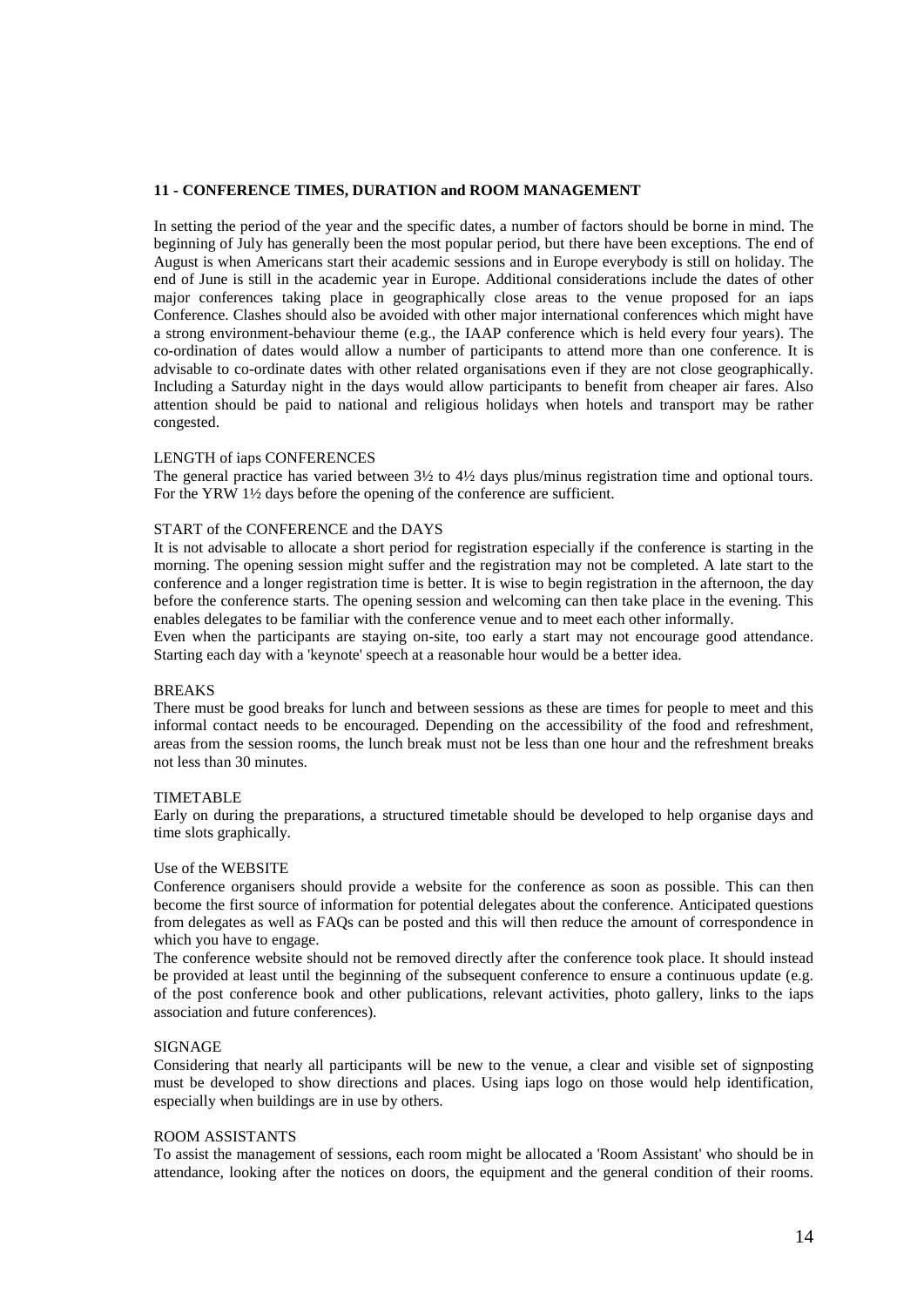They could also act as messengers between the chairpersons of sessions and the organisers and save authors or the chairpersons from having to leave their sessions to chase technicians for equipment, information, etc.

#### CONFERENCE STEWARDS

In addition to the personnel at the registration desk, it may be useful to have a member of the Organising Committee around who will know the timetable, personalities and the conference details to answer questions, to direct people, to handle organisational problems either on the spot, or to bring them to the attention of the organisers.

#### STUDENT HELPERS

Student helpers (if any) must be involved in organisation at an early stage to familiarize themselves with the conference structure, various requirements and potential problems.

#### EQUIPMENT

All necessary audio-visual or electronic equipment must be in place before the sessions start and no time must be wasted during sessions for moving equipment between rooms. Use of "PowerPoint" for presentation is becoming more and more popular. Adequate equipment should be available in each session, and a technician should be on hand to check the material and help delegates to operate the system. The authors must be asked when notifying the acceptance of their papers whether they need any special equipment for their presentation. The presenters are asked to save their presentation on the laptop before the beginning of their session. Every presenter has to guarantee a virus-free file.

#### TELEPHONE, FAX, COMPUTER and PHOTOCOPYING FACILITIES

Availability of any facilities that the participants may need during the conference must be indicated in the information provided to participants. Since the conference proceedings or the abstracts of presented papers are increasingly released in form of a CD, delegates should have the possibility to consult them on a specific spot.

Conference delegates are beginning to expect facilities to be available for them to access their email. A room with computer terminals with email/web connection would be desirable.

On the Registration Form, delegates should be asked whether they have any disabilities or special needs that require accommodating. Every effort should be made to respond to such requests.

#### FOOD and REFRESHMENTS

Food and drink are a necessity, while eating and refreshment periods in conferences are opportunities when participants meet and develop contacts. Place and duration for these activities must be designed carefully to avoid delays and to facilitate a relaxed atmosphere. It would be highly appreciated if special dietary needs of participants are taken into consideration as far as is practical.

#### **12 - ACCOMMODATION FOR DELEGATES**

A range of standards of accommodation and costs needs to be available in either university residences or private hotels and hostels. Access to an ample supply of inexpensive accommodation is essential, such as student dormitories. This accommodation needs to be easily accessible to the conference site. The organisers should be careful in having to supply transport because this can become a runaway expense. The registration package must make clear the distance between the various accommodation options and the conference site, with a map of the areas and the details of transport facilities. Likely requirements of accompanying persons need to be ascertained as much as is practically possible in advance to avoid extra work during the conference.

#### **13 - SOCIAL EVENTS**

Social events must be considered as an integral part of a conference programme and they should be scheduled in order to encourage participants to meet informally and to get a flavour of the country or the city they are visiting. The registration and opening session of a conference is best coupled with a social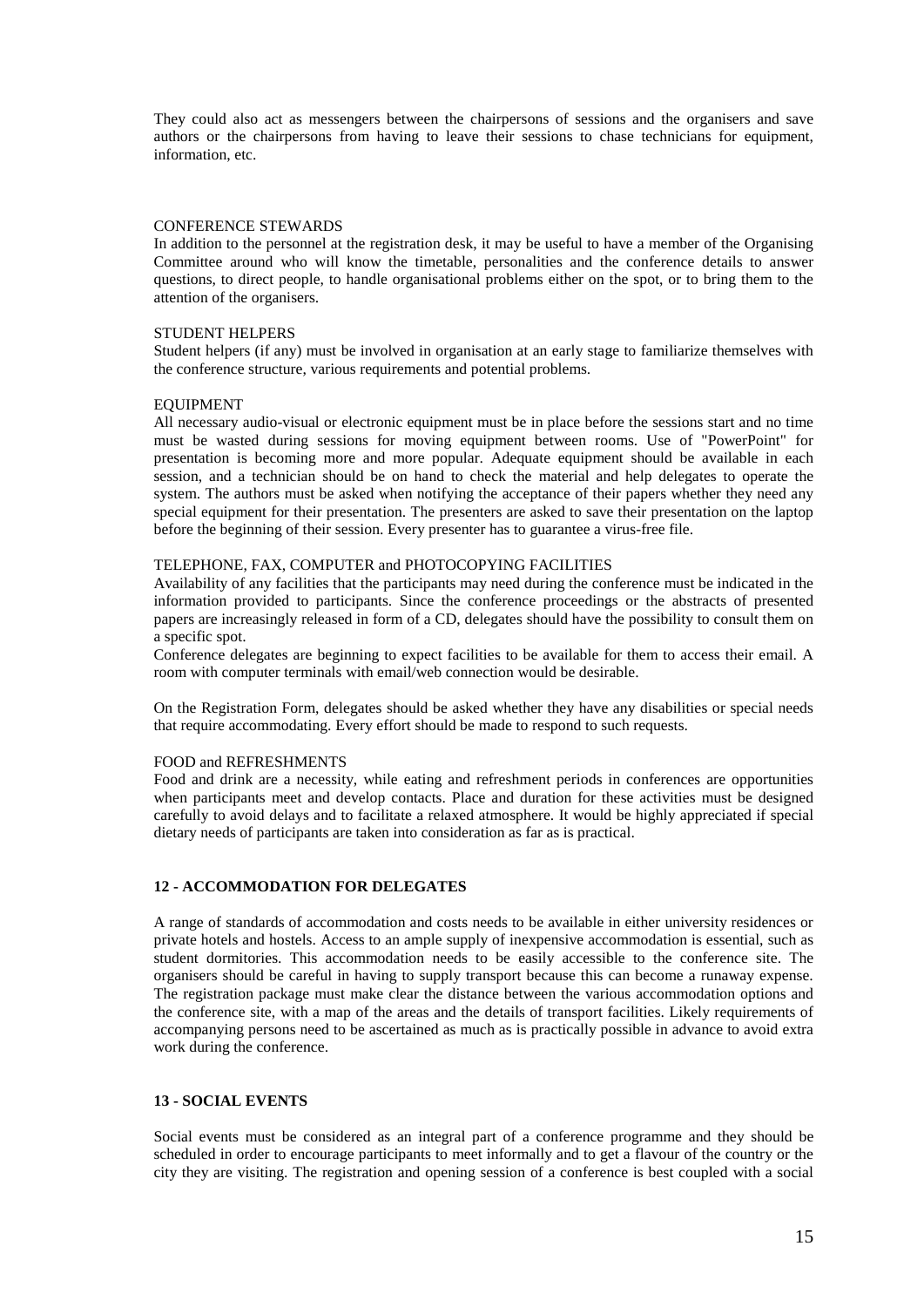event (e.g. drinks and snacks) as a way of bringing people together (perhaps for the first time since the previous iaps biennial conference). It is also a time to introduce attendees who are new to an iaps meeting and the organisers might take special steps to encourage social gatherings and the integration of these persons.

A conference dinner is often included, but can also be an optional extra for delegates. It is an opportunity to do something which is unique to the place of the conference and thus an opportunity for delegates to experience some of the local ambience.

Information on other cultural events, institutions and places of interest should be sent in advance for people to plan their visit or included in the package.

#### ACCOMPANYING PERSONS

Events that accompanying persons can attend or the facilities that they can use (with or without extra payment) are best mentioned in the pre-conference mailing.

#### **14 - CONTRACTUAL ARRANGEMENTS**

The organisers of all iaps conferences must accept the principle that the conference they organise is to be self- supporting and financially independent from iaps. As a consequence, if the conference organisers incur a deficit or loss, iaps will not be held financially liable. Equally, if the conference organisers make a profit then iaps does not expect to receive any part of that profit. The iaps conference is the financial and management responsibility of the Organising Committee and is independent of iaps. Iaps will, of course, be willing to offer advice and guidance.

All conference publicity *must* include a printed disclaimer of iaps responsibility for any changes in the conference programme, changes, of date or venue or cancellation due to unforeseen circumstances.

Professional support services may be used, and are encouraged in those cases where the organisers have no prior experience in organising a conference. The cost of employing such a service must be borne in mind and covered by Conference Fees.

The Organising Committee is strongly advised not to get into the travel agency business such as lining up hotels and being the booking agent for the hotel etc., or, unless the venue makes it necessary, or for arranging free transport from airports etc. However, they can try to obtain special rates in selected hotels and give participants ample information on how to make their own hotel reservations, how to find their way and how to transport themselves. They should not get into any financial obligations with respect to these services. These considerations make the choice of venue important, so that these issues are not problematic.

The Organising Committee of an iaps conference shall submit a draft or outline budget to the iaps Board when they put forward their proposal to host a conference. Connections to government, university and other tertiary institutions for both financial and material support must be made explicit. Private industries and financial companies that have a stake in the construction and management of the built environment could also be approached for support prior to the formulation of an outline budget. Such sponsors should however have no say in the scientific content or the organisation of the Conference, or the selection of speakers.

#### **15 - POST-CONFERENCE REQUIREMENTS**

#### The organisers are expected to arrange the following:

- A *'Conference Evaluation Form'* must be circulated in the conference bag and be collected by the end of the conference, but those wanting to send it after the conference could be advised to send it to the iaps Conference Co-ordinator (who analyses the returns to report the results to the Board and the organisers).

- A conference report must be submitted to the Executive Committee as soon after the Conference as is practicably possible. This should give the details of the member of participants, a breakdown of their status (member, affiliate members, those joining at the Conference, non-members, students, 'Third-World' participants, pre- registered, on-site registered, etc.), countries of origin, disciplines, the number of noshows, etc.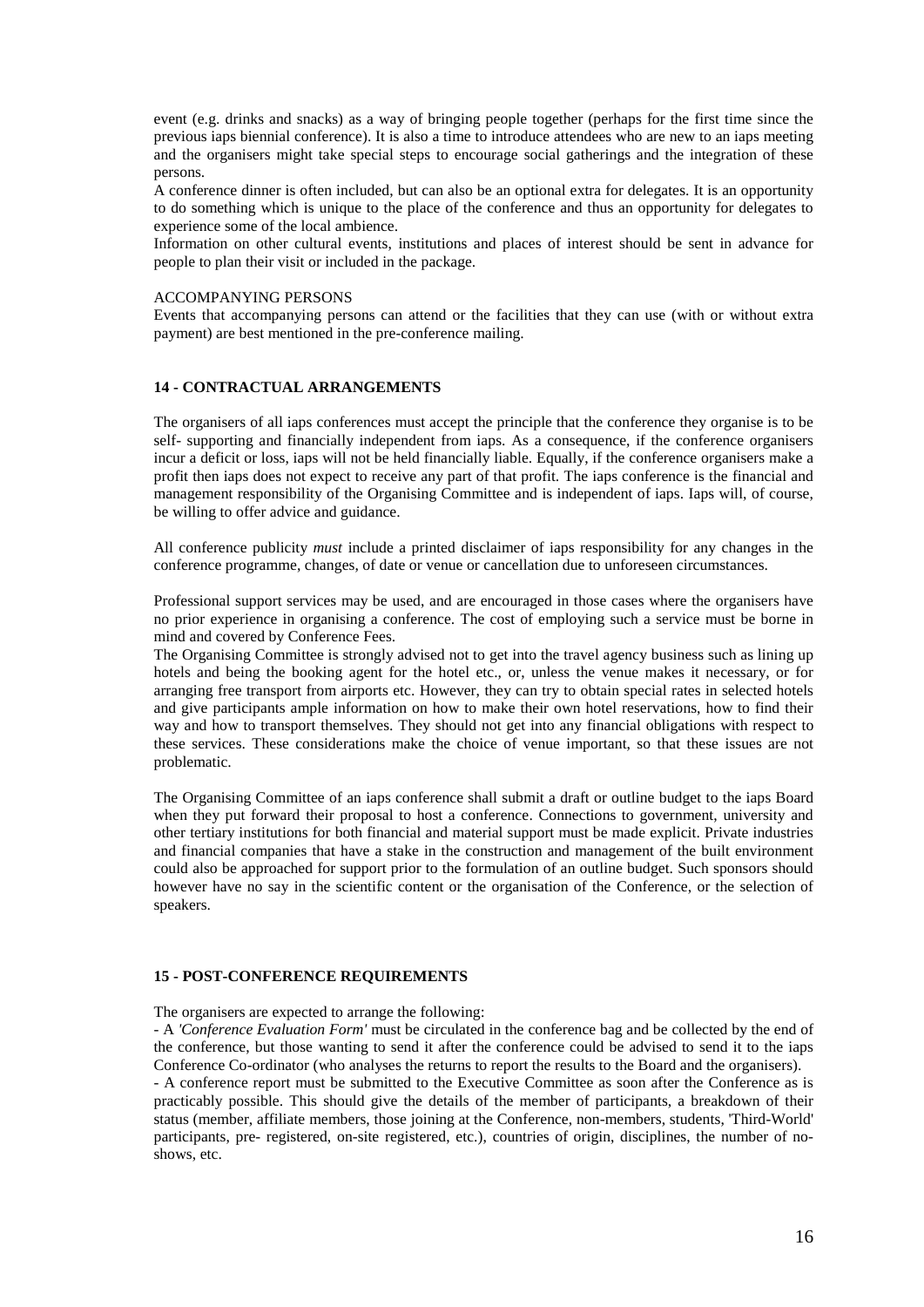- A detailed conference summary of the event (course of actions, social and scientific activities) including photos should be prepared subsequent to the conference by the organisers. This summary should be published on the iaps association website (www.iaps-association.org).

- Comments and recommendations as well as suggested revisions on the *Conference Guidelines* would also be welcome by the Executive Committee.

These details would help the Association to advice future organisers and target the selection of conference themes and audiences more effectively.

#### **16 - SUBMISSION of CONFERENCE PROPOSALS**

Submissions to the iaps Executive Committee should, as far as is possible, cover the items in the *Conference Guidelines*, such as:

- The theme(s), foci, topics, issues to be covered
- The disciplinary, research, social, ... contexts
- The format $(s)$
- Publications
- Institutions and persons involved
- Dates, venues, accommodation, ...
- Timetable
- Funding, sponsorship, ...
- Fees
- Side activities
- Contact address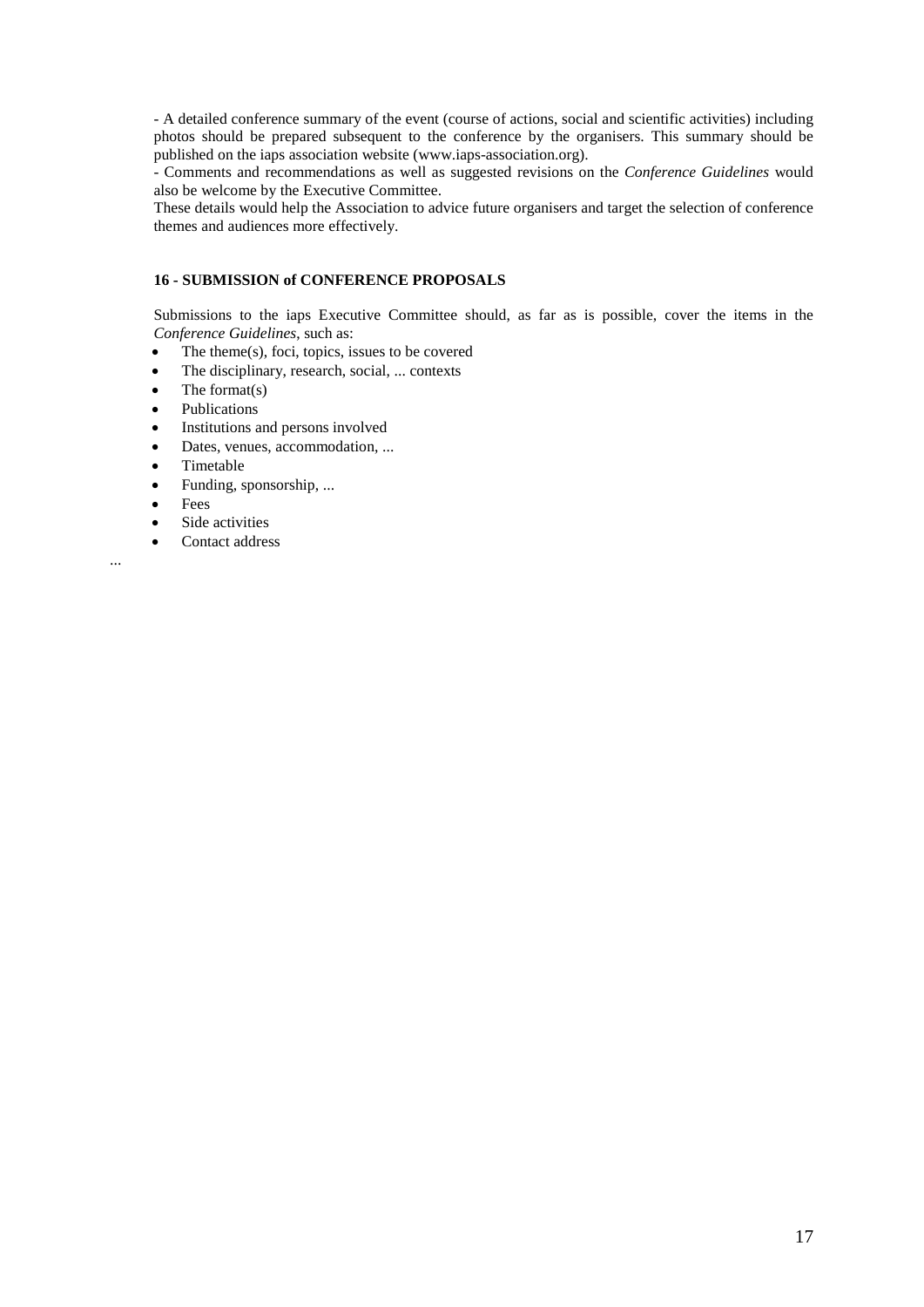#### APPENDIX I

#### **Recent iaps Conferences:**

1982 Barcelona 1984 Berlin 1986 Haifa 1988 Delft 1990 Ankara 1992 Porta Carras/Halkidiki 1994 Manchester 1996 Stockholm 1998 Eindhoven 2000 Paris 2002 La Coruña 2004 Vienna 2006 Alexandria 2008 Rome 2010 Leipzig

#### **Recent iaps Network Conferences / Symposia**

1991 London 1994 Newcastle-upon-Tyne 1995 Eindhoven 2001 Amasya 2009 Istanbul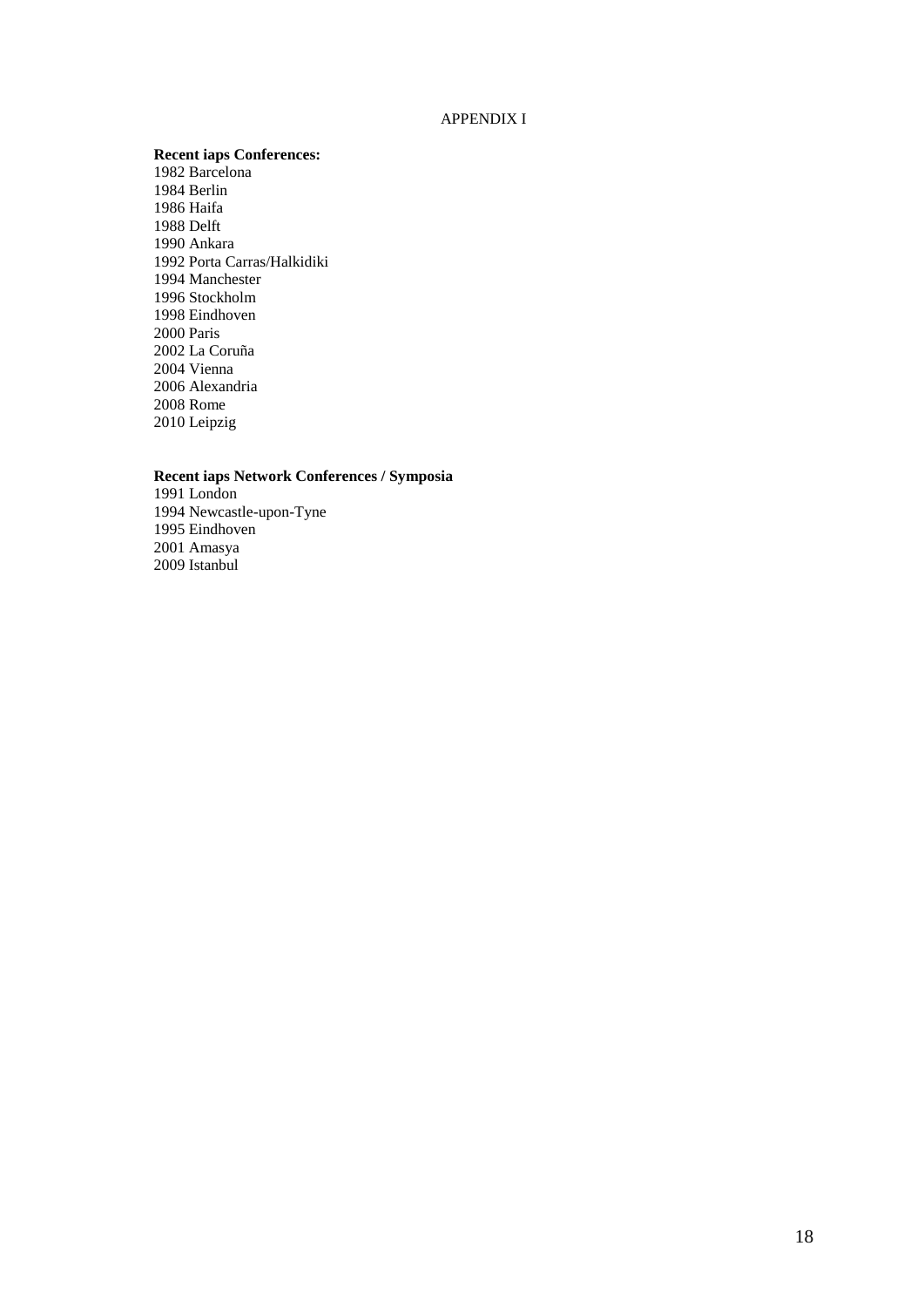#### APPENDIX II

### Working Timetables

from past iaps conferences :

#### **iaps11 Ankara**

1 Oct 1989 Deadline for abstracts / summaries. 10 Nov Acceptance of abstracts / summaries notified to authors 1 Feb 1990 Deadline for full papers 28 Feb Acceptance and provisional allocation notified to authors. 30 Jun Book of abstracts and book of proceedings to be published. 8-12 July 1990 Conference 13> July 1990 Optional (study) tours

#### **iaps 12 Porta Carras**

10 Sep 1991 Abstracts received Oct 10 Acceptance notified 10 Jan 1992 Papers received 10 Feb Acceptance and revisions notified 10 Apr Submission of revised papers 10 May Registration for authors 11-14 July 1992 Conference

#### **iaps13 Manchester**

31 Oct 1993 Papers and abstracts 30 Nov Receipt and inclusion in programme notified 28 Feb 1994 Returning reviewed/edited papers to authors whose papers have been selected for the Book of Proceedings 30 Apr Revised papers for the Book to be submitted; Registration for authors 30 June Book published 13-15 July 1994 Conference

#### **iaps14 Stockholm** *(Intensive Sessions format)*

31 Oct 1995 Abstracts and preliminary registration 15 Dec Acceptance of abstracts and instructions for full papers 28 Feb 1996 Full papers due 30 Apr Deadline for early registration 31 May Distribution of papers to everyone in intensive session groups 30 Jul-3 Aug '96 Conference

#### **iaps21 Leipzig**

01 Aug 2009 Call for contributions

29 Nov 2009 Deadline of abstract submission

31 Jan 2010 Notification of acceptance

31 March 2010 End of early bird payment

27 June – 2 July 2010 Conference